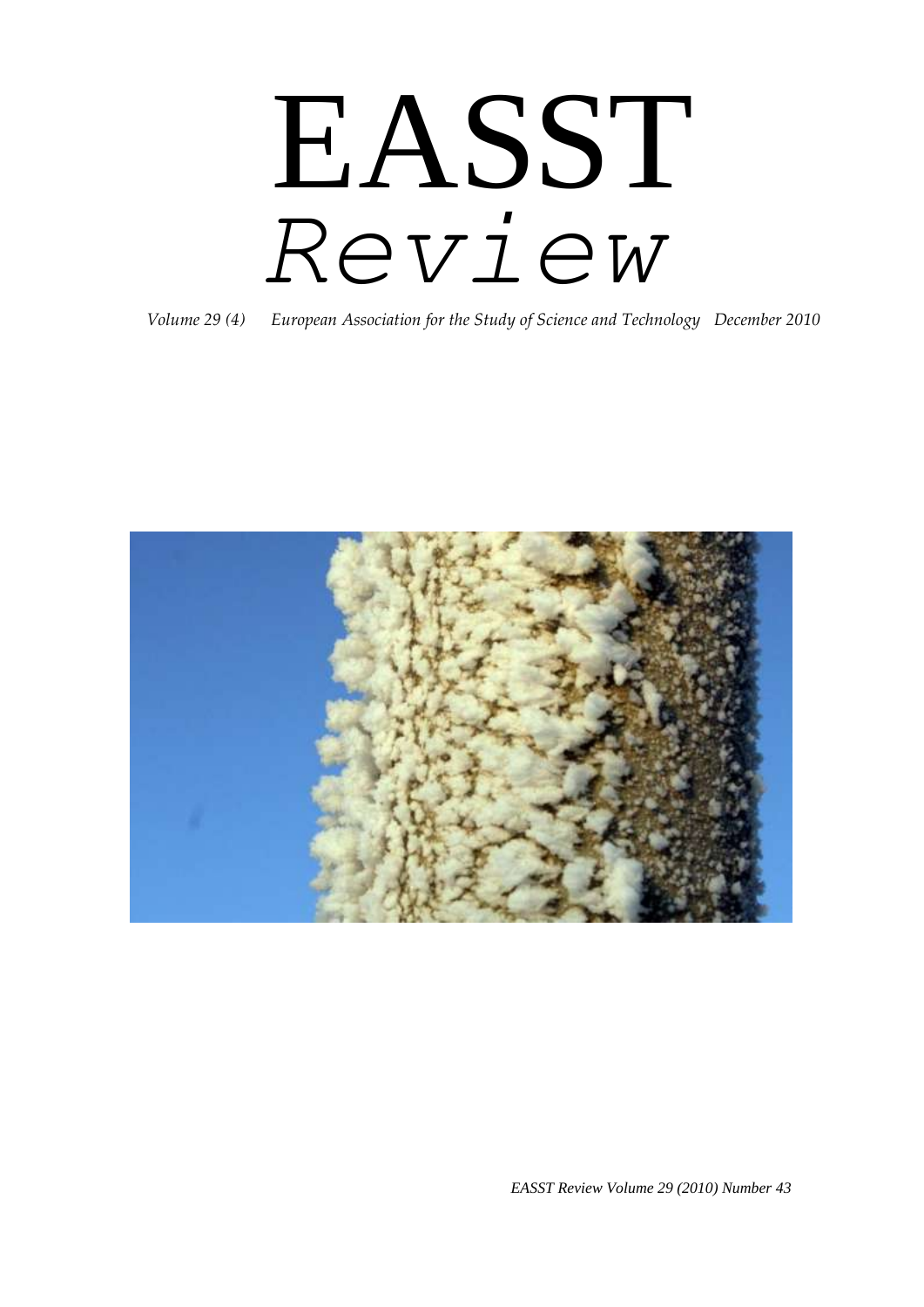*Editor: Ann Rudinow Saetnan (NTNU) Tel:(+47) 73 59 17 86 (Saetnan) email:annrs@svt.ntnu.no* 

*Membership queries: admin@easst.net EASST Review on the Web: http://www.easst.net*

*Contributing Editors: Andrew Jamison (University of Aalborg) Harald Rohracher (Graz) Paul Wouters (Virtual Knowledge Studio, Royal Academy of Sciences, Netherlands)* 

#### *Council of the European Association for the Study of Science and Technology:*

*Marc Audetat (University of Lausanne) Ingmar Lippert (student representative) Pierre-Benoit Joly (National Institute of Agronomic Research, Paris*) *Laura Watts (IT University of Copenhagen) Attila Bruni (University of Trento) Fred Steward, President (Policy Studies Institute, Westminster University) Estrid Sørensen (Humboldt University, Berlin) Harro van Lente (University of Utrecht) Claire Waterton (Lancaster University) Judy Wajcman (President of the Society for Social Studies of Science, ex-officio)* 

#### *EASST's Institutional Members:*

*Interuniversity Research Center (IFZ), Graz Science Museum Library, London Section for Science & Technology Studies, University of Göteborg RCSS, University of Edinburgh Faculteit der Cultuurwetenschappen, University of Maastricht Department of Sociology, University of Surrey Institute for Science, Innovation and Society, Saïd Business School, University of Oxford*

*Dept. Of Technology and Social Change, Linkoping University*

*Europaeische Akademie zur Erforschung von Folgen wissenschaftlich-technischer Entwicklungen Department of Sociology/SATSU, University of York*

*EASST Review (ISSN 1384-5160) is published quarterly, in March, June, September and December. The Association's journal was called the EASST Newsletter through 1994.* 

*Subscription: Individual membership fee: EUR 40 annual. Reduced two- and three-year membership available. Students and citizens of Eastern European & developing countries pay reduced rates on application EUR 25. Library rate is EUR 45.* 

*Please note that subscriptions can also be made through the EASST website.* 

*Member benefits: Travel stipends for Ph.D. students, young scholars and researchers from developing countries are available. Reduced registration rates for EASST events apply.* 

#### *EASST's Past Presidents:*

*Christine Hine, 2005-2008; Sally Wyatt, 2000- 2004; Rob Hagendijk, 1997-2000; Aant Elzinga, 1991-1997; Stuart Blume, 1987-1991; John Ziman, 1983-1986;Peter Weingart, 1982.* 

#### *EASST Review's Past Editors:*

*Chunglin Kwa, 1991 – 2006; Arie Rip, 1982- 1991; Georg Kamphausen, 1982.*

*cover illustration:"Frost". NTNU*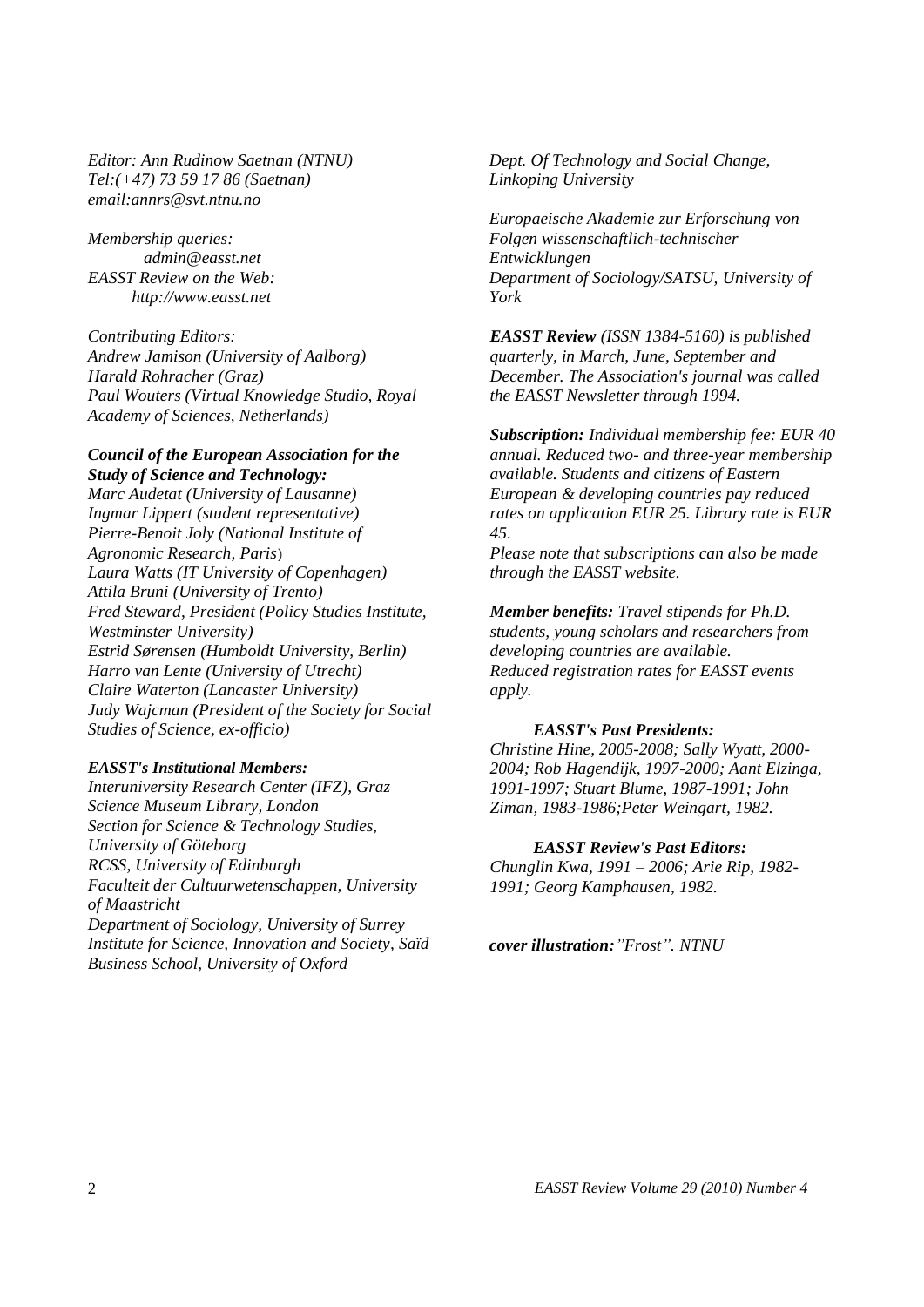## First they cut the humanities ... Editorial: Ann R. Sætnan

The academic news picture these days is not bright. Tuition hikes, budget cuts, program closures, research funding reductions … Perhaps I should find some other theme for this editorial. Perhaps you"re all tired of this one from endless and helpless conversations at department lunches and coffee breaks – not to mention career conversations with and among the not-yet-tenured generation. What a worn and depressing theme to be tossing onto everyone"s table in the holiday season. And yet, it is a theme that urgently needs discussing, and who more qualified than STSers to discuss it? We ought to be experts on just such a theme: the value of Science and Academe when confronting recession, and strategies for achieving recognition for that value, the role of Academe in democracy, and so on. So at the risk of spoiling the holiday mood, let's see if I can spark a discussion.

In preparing to write this editorial, I googled the key words "academic", "budget", and "cuts". It is not a new theme. Even in recent decades we have been through wave after wave of such cuts. No shortage, then, of empirical grist for an STS mill to examine.

What I found concerning the current wave (though perhaps not new for this wave, only I didn"t spend much time examining older materials) gave cause for concern for many reasons. First, it was almost exclusively articles from campus newspapers. Second, the cuts are targeting the rhetorically and economically weak. Third, research financing is being cut, even as part of tenured staff wages. And fourth, no one seems to be discussing the corruption connection. I could probably find further causes for concern, but let's stop with these four for now.

First: The mainstream press seems unconcerned about academic budget cuts. Admittedly, I have done only a quick search, but the scarcity of mainstream sources on the first few pages of google hits is striking. So here's one question for us science studies specialists: How do we build alliances with the public when starting from a base of media indifference?

Second: The cuts are targeting students, especially lower-to-middle income students. With tuition leaping upwards and campus jobs disappearing, only the wealthy and those so poor as to qualify for full financial aid. Another question for us science studies specialists: How might the role of

science in society be affected by changes in the class background of students?

The cuts are also targeting subject areas with low rhetorical power. Not surprising, of course. This is how discourses work. Topics are seen as frivolous will be the easiest to attack. According to CBS News (01/10/2010, **[http://www.cbs6albany.com/articles/university-](http://www.cbs6albany.com/articles/university-1278894-programs-suny.html)[1278894-programs-suny.html](http://www.cbs6albany.com/articles/university-1278894-programs-suny.html)**, accessed 21.12.2010,), cuts at SUNY include "eliminating existing programs, a decrease in scholarships, delays in snow removal and a reduction in university policing. Some of the programs to be cuts include French, Russian and Italian languages, theater, and classics." This, and the famous text on intellectual nonchalance, attributed to Pastor **[Martin Niemöller](http://en.wikipedia.org/wiki/Martin_Niem%C3%B6ller)** (1892–1984), inspired my title. "First they cut the humanities ... but I didn"t protest because I was in social sciences. They they raised tuitions and cut scolarships, but I didn"t protest because fewer students meant more time for my research." In other words, when will the cuts hit us, and will we have protested in time and effectively?

Of course (and no surprise to us STSers), the notion of "frivolous" is a highly political one. Thus, when Arizona has decided to cut all ethnic studies program funding from public schools, this is not simply a matter of saving money. In fact, these programs have been running at a profit. What the measure does achieve is a monopoly for neo-liberal individualist models of history and the silencing of post-colonialist, collectivist, and critical views. (For more on this see **[http://www.truth](http://www.truth-out.org/arizona-bans-ethnic-studies-and-along-with-it-reason-and-justice66340)[out.org/arizona-bans-ethnic-studies-and-along](http://www.truth-out.org/arizona-bans-ethnic-studies-and-along-with-it-reason-and-justice66340)**[with-it-reason-and-justice66340](http://www.truth-out.org/arizona-bans-ethnic-studies-and-along-with-it-reason-and-justice66340), accessed 29.12.2010.)

Third: I haven"t managed to confirm rumors of furloughs and wage cuts of 50-60% for tenured adacemics in teaching positions, essentially paying only for teaching time and moving control over research agendas to outside funding sources, although I do see documented reports of less drastic furlough and wage cut measures. Also, increasing use of teaching-only (often non-tenurable) positions would have similar effects, as would shifts in funding from basic to applied and non-earmarked to topic earmarked programs. So where is the locus of control over research agendas heading, and what agendas are being prioritized?

Fourth: The University of California, where I am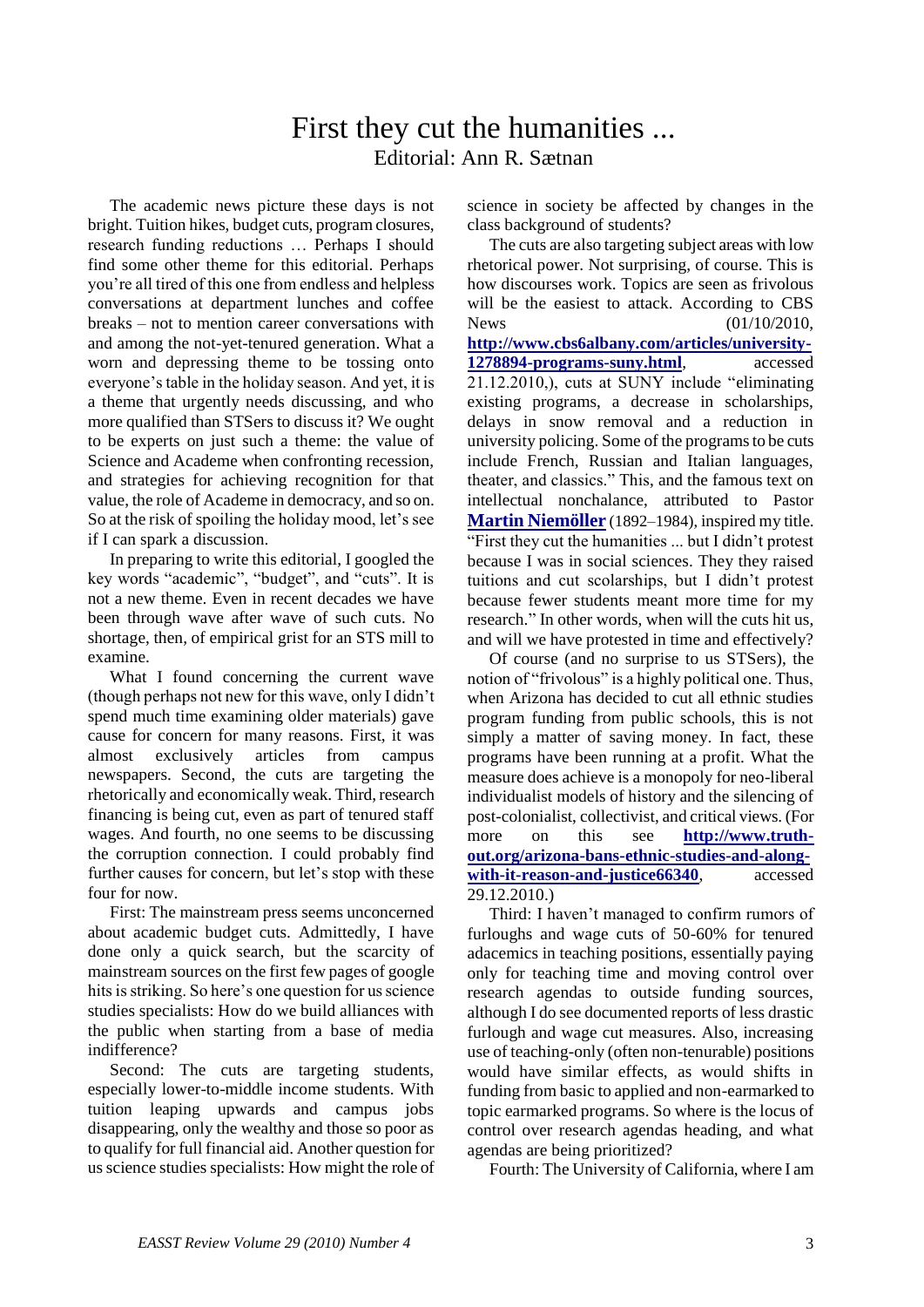currently spending a sabbatical year, is formally owned by its regents – a board appointed by the governor. Intended as a structure to preserve Academic autonomy, it can also be used to serve other interests. This Fall it was revealed that at least three current and recent regents have managed to convince the board to move pension and investment funds into high-risk ventures that have profited these three at great cost to the university (see **[http://www.dailycasserole.com/tag/richard](http://www.dailycasserole.com/tag/richard-blum/)[blum/](http://www.dailycasserole.com/tag/richard-blum/)**, accessed 21.12.2010). In other words, Academe is not a world apart, not exempt from the larger trend of increasing concentration of wealth amongst a few and increasing impoverishment of the many. Questions for us as scholars of as well as in Academe might include: How does this feed into and how is it fed by deterioration of democracy? What are the consequences for knowledge production? And what can we as STSers do about it?

I wish you all the best for the New Year. The immediate future may look gloomy, but here's hoping we will survive, even flourish.

## The Brain, the Person, and the Social. How Can STS Deal with Neuroscience Objects and Practices? Report on Track 19: STS Approaches to Neuroscience Objects and Practices.

EASST 010, Trento, 1-4 September 2010

by: Johannes Bruder (eikones NCCR Iconic Criticism, University of Basel; Graduate School of Social Sciences, University of Lucerne)

Incorporating the general theme of the 2010 EASST Conference in Trento, the panel on STS Approaches to Neuroscience Objects and Practices was primarily concerned with the social dimensions of neuroscience. Focussing on the specific history and sociology of neurologic terms and concepts as well as the instantiations and practices that have given rise to and are enabled by these sociotechnical objects, the panel was designed to accommodate the entanglements of matter and meaning in the existence and constant evolving of the discipline and its increasing prominence in both science and society.

A central point both in presentations and general discussion was the mushrooming of neuroscientific approaches to sociality. Neuroeconomics, neuromarketing, neuropedagogy – many new disciplines are created through interdisciplinary research projects trying to open the ultimate black box by explaining human and/or social behaviour biologically. Regardless of whether the functioning of neuronal networks, neurochemicals or blood flows is used to define brain activity – biological substrates make psychic processes analyzable and visual.

The emergence of new forms of knowledge does not, however, automatically privilege only the

neuroscientific side. Rather, the acquired knowledge is a challenge to all involved disciplines. The re-biologisation of the social world in "bioliberalism" is accompanied by a socialisation of neuroscience. While neuroscientists enter the realm of the social, computer scientists redefine brain activity by inscribing their engineering knowledge in technical devices used to research the brain. For STS scholars the question arises whether to criticize, co-operate or to collaborate?

Obviously, this question can only be answered studying individual constellations in which the boundaries among sociality and the natural or normal are blurred. When does matter matter?

One of those fields is "social neuroscience", focussing on the explanatory power of neuronal processes in respect of social interaction. By asking what happens in people's brains in social situations social behaviour is naturalized and reduced to empathy. The description of humans as "homo empathicus" is based on evidence in evolutionary history: the size of the neocortex, apparently responsible for the internalisation and found only in mammals' brains, relates to the size of a social group. Sociality, therewith, is defined as normal state. Psychopathy as the lack of empathy is defined as the flipside of sociality accordingly. Comparably, many social manners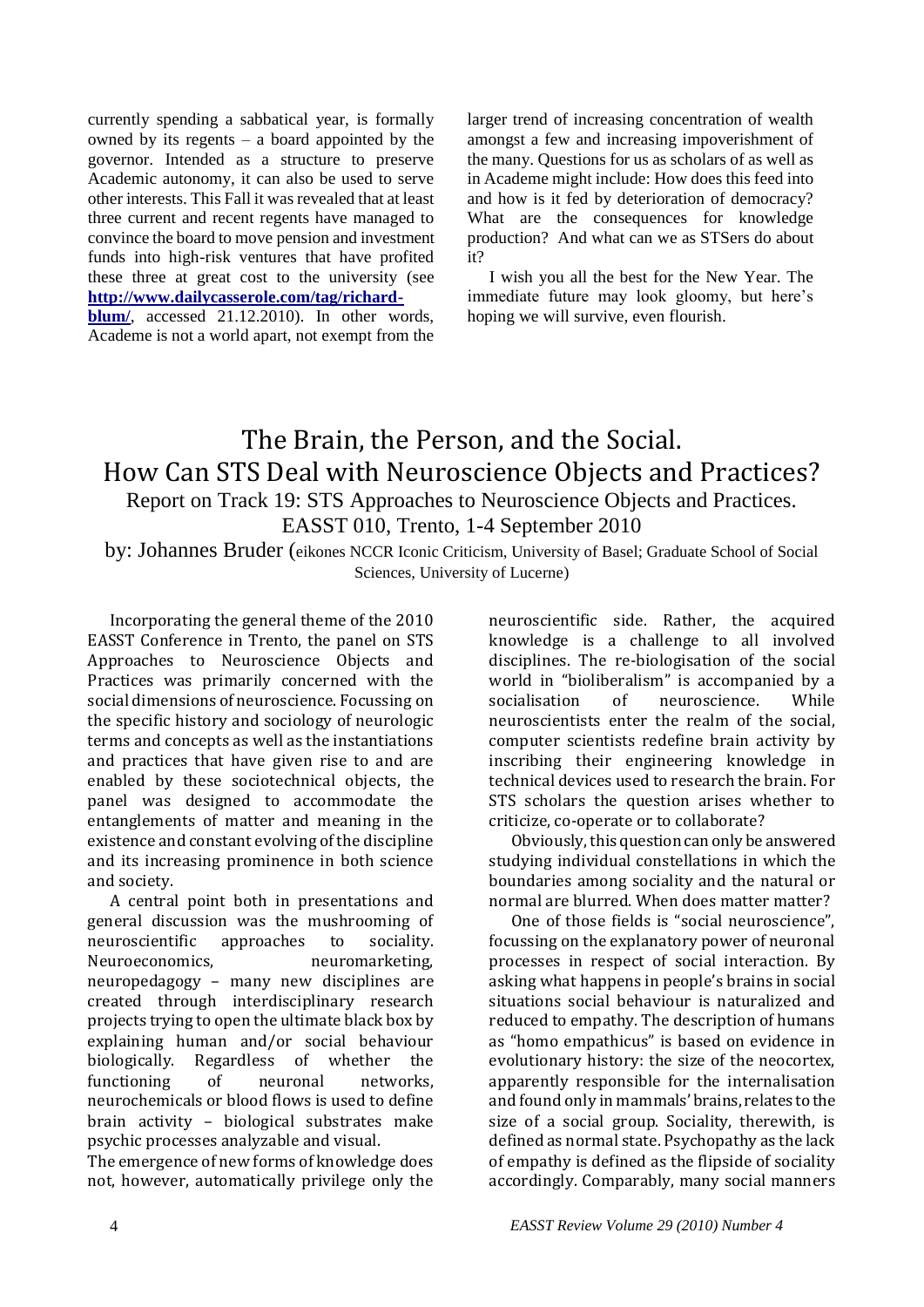or disorders are defined in recourse to neural substrates or neurochemicals.

Another example is the "neuroeconomics of trust", affirming that trust is a basic feature of sociality while assuming a biological basis that is to be localized at the molecular level. But, if trust is a normal state, how can one conceive that the neurotransmitter oxytocin causes a substantial increase in trust among humans? And what is the relation between orgasms, trust and maternal behaviour like if oxytocin is assigned to play a very important role in all of these bodily mechanisms?

What is at stake here is the definition of the social. Distinctions between emotionality, sociality and rationality are blurred biologically involving manifold technical devices and procedures. Especially in brain imaging, sociotechnical constellations are involved in the reconstituition of the subject as a cerebral subject. Or, even better, the "biotechnical cerebral subject".

Considering the "biotechnical cerebral subject" it is obvious that not only the definition of sociality is at stake but also the definition of the brain and it's functioning. Both definitions heavily rely on technical assistance, especially brain imaging devices.

(Functional) brain imaging and Brain Computer Interfaces (BCI) rely on the adjustment of imaging devices, software, researchers and subjects to produce "working images". "Working images" are images without artefacts, easy to interpret and providing as much information as possible. The use of models is not restricted to software but present in any imaging situation: standardized brains can only be produced by standardizing procedures. The "biotechnical cerebral subject", therefore, is not only a conceptual problem but a result of a relay of human and non-human agents following algorithmic procedures. The boundaries among subject and object, body and technology are blurred in the instance of producing images of the brain or using the "output" of the brain to move a cursor over a virtual keyboard. Nevertheless, neuroimaging is mostly not a means to deconstruct categories like gender but rather used to reaffirm these distinctions.

An even more advanced case of the sociotechnical redefinition of the subject is neurofeedback. Images of the brain produced with real-time fMRI are projected onto a display in front of the subject who can instantly watch

his brain working. Although these images are a result of a distinct constellation as described above, neurofeedback is considered to be a "closed loop" between brain and computer which can help the individual to influence the functioning of her brain on the basis of visualizations. The fact that these changes are not only changes in functionality but can result in structural changes (brain plasticity) further elaborates the notion of the biotechnical cerebral subject redefining and reconstituting the brain, itself, and the human in general.

Following key researchers like Norman Doidge, brain plasticity is "one of the most extraordinary discoveries of the twentieth century." (Doidge 2007) Of course, this discovery has been quickly capitalised on in terms of the neurological self, keeping track of the development of her brain and investing in training it. After all, do all these findings and developments have real repercussions in society?

While the impact of reported findings in neuroscience seems to be huge, in everyday life it obviously does not play a major role for social relations or the self-management of individuals so far. Following a study of Martyn Pickersgill, Paul Martin and Sarah Cunningham-Burley (forthcoming) teachers for example have a lack of time for or interest in the research on brain plasticity; if they are aware of it, they rather ignore it since it contradicts some of their views. The neurobiological turn, therefore, does not seem to have arrived. Rather, the prominence of neuroscience in popular media seems to be resulting from a "vicious circle": to attract funding, researchers tend to produce easily publishable results, including eye-catching visualizations and images. At the same time, these practices react upon the laboratory practices, encouraging research on not so neurologically relevant but popular issues.

The neurobiological turn is certainly not a complete turnaround, a revolution. Nevertheless, "neurobiologisation" and the creation of the "biotechnical cerebral subject" are part of a creeping evolution. The diagnostic equipment used in psychology still primarily consists of "old-fashioned" instruments (e.g. mood diaries) that use categorizations and statistical methods to standardize particular feelings, moods and behaviours into one universal diagnosis. Comparably, fMRI-based lie detection software is very rarely used in court. Nevertheless, problems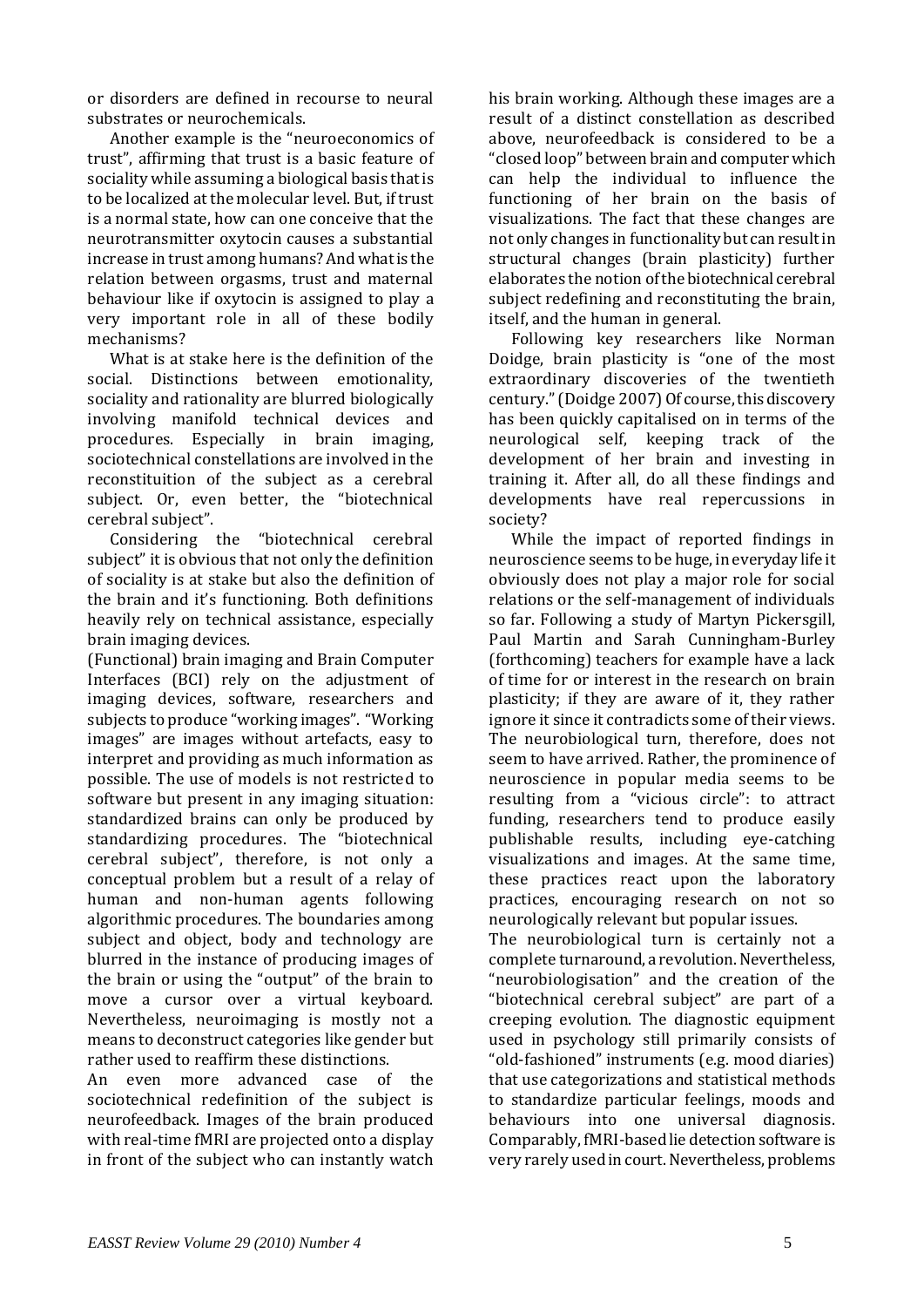of neurobiological findings and their applications need to be tackled before they are fully established. Even the "old-fashioned" instruments change the subject by changing their conduct of living. Furthermore, the diagnostic equipment of psychology is also used as a basis for research on brain diseases. When subjects are to be selected for a brain imaging study on obsessive-compulsive disorder (OCD), the criterion is a diagnosis based on the most famous psychological test for OCD, the Y-BOCS. If a court considers using lie detection it has to question the notion that the truth is hidden unconsciously and bear the fact in mind that lie detection works best for confessions. Unfortunately, the role of models, methods, and technical devices is generally underestimated. Quite the contrary: in neuromarketing and neuroeconomics the assumption of being able to side-step humans' messy subjectivity (Wells 2008) and letting brain waves speak directly outweighs the awareness of the constructedness of neuroscientific knowledge.

After all this, what should STS perspectives on Neuroscience be like - criticism, co-operation, or collaboration? Considering the discussion in the panel in Trento, I think STS perspectives should be very flexible and change their roles strategically. STS would then adapt to the functioning of its "object" which consists of networks within which the objects of neuroscience are mingling. The definition of the social cannot be left to neuroscience alone. It would likewise be negligent to claim sovereignty for social sciences in the realm of the social. Rather, STS should constantly watch and analyze the development and evolution of neuroscience objects and practices to be ready to intervene in

"neurobiologisation". Whether to criticise, cooperate or collaborate has to be a situational decision. Stay tuned, STS!

References:

- Doidge, Norman. 2007. *The Brain that Changes Itself: Stories of Personal Triumph from the frontiers of brain science*. New York.
- Pickersgill, M. D., Cunningham-Burley, S. and Martin, P. (forthcoming 2011) 'Constituting Neurologic Subjects: Neuroscience, Subjectivity, and the Mundane Significance of the Brain', *Subjectivity* (special edition on Neuroscience and Subjectivity)
- Wells, Jennifer. 2008. *The Brain Guy wants to get inside your head: Are you paying attention? Are you engaged? Are you remembering what you see?*

**[http://www.neurofocus.com/pdfs/Toront](http://www.neurofocus.com/pdfs/TorontoGlobe_Bob.pdf) [oGlobe\\_Bob.pdf](http://www.neurofocus.com/pdfs/TorontoGlobe_Bob.pdf)**.

Panel Organizers: Andy Balmer (Sheffield) Des Fitzgerald (London) Martyn Pickersgill (Edinburgh)

Participants: Johannes Bruder (Basel/Lucerne) Choon Key Chekar (Cardiff)

Lotta Hautamäki (Helsinki) Torsten Heinemann (Frankfurt) Pim Klaasen (Amsterdam) Paul Martin (Nottingham) Svenja Matusall (Zürich) Sigrid Schmitz (Vienna) Tanja Schneider and Steve Woolgar (Oxford)

## EASST Council Elections 2010 By: Sonia Liff

EASST is governed by an elected Council consisting of 8 members (including one position reserved for a student representative) and a separately elected President. The normal term of office is 4 years.

At the end of 2010 two members, Erika Mansnerus (London School of Economics, UK) and Tiago Moreira (Durham University, UK) completed their 4 year terms and Tomás Sánchez Criado

(Autonomous University of Madrid, Spain), who has been the student representative, stepped down after 2 years due to workload and moving to a post in Barcelona. EASST is very grateful for all their contributions. Erika has played an invaluable role as Treasurer for the last two years.

An election was held with 2 candidates for the student representative and 6 candidates for the other two positions. The election was held on line with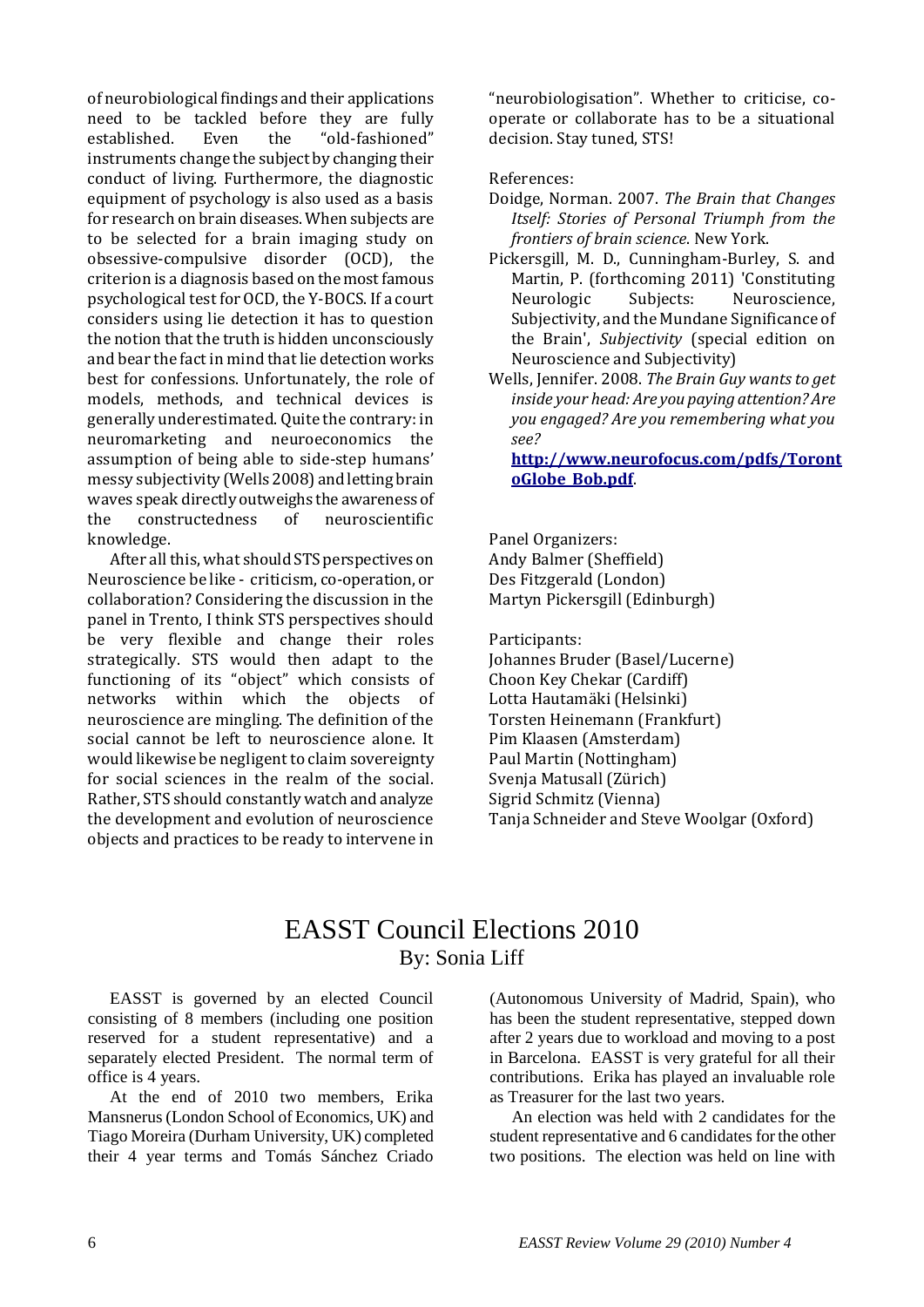268 votes cast out of a potential electorate of 942 paid up members for 2010 (28% turnout).

#### **Those with the most votes were elected and are: Ingmar Lippert (student representative), Attila Bruni and Laura Watts.**

Ingmar Lippert has studied STS at Lancaster's IEPPP & Sociology departments. As an undergraduate he studied environmental management in Eastern Germany (Cottbus) and Istanbul. After working as a research fellow at IAS-STS (Graz) he moved on to a PhD at Augsburg University. Ingmar wants to promote the active participation of students in EASST and encourage EASST to reflect on the disciplinary and organisational contexts of STS students. He intends to promote student interests and activities at the EASST / 4S 2012 Conference.

Attila Bruni lectures at the Department of Sociology and Social Research of the Faculty of Sociology of the Trento University (Italy) and was the principal local organiser for the EASST\_010 Conference. He is also president of the Italian Society on Science and Technology Studies. He would like to promote initiatives to support the development of EASST (and STS) in Mediterranean and East European countries, two geographical areas which are currently under-represented inside EASST but where there are more and more STS-oriented scholars, research and activities.

Laura Watts is based in Denmark at Technologies in Practice research group, IT University of Copenhagen, but spent seven years at Lancaster University. She wants to support the development of EASST"s online activities by building on her experience of using current internet tools to bring diverse STS scholars together. This could include making appropriate use of online tools to support collaboration between scholars (e.g. newsfeeds, forums, videoconferences, downloadable keynote lectures).

Thanks to all who participated in the election, particularly those who were willing to be nominated.

## New Website and Membership System News from the Out-going EASST Council

For some time the EASST Council has been discussing the need for a new website and membership administration system and in recent months has been considering a number of tenders for this work. A decision was reached by the Council in December 2010 to move to a new provider of web services. It was intended to have an orderly transition to a new system in Spring 2011 and to communicate this in advance to members. However EASST"s webmaster decided to release a partial account of the process and outcome on Eurograd as soon as the decision was made and to resign with effect from January  $1<sup>st</sup>$  2011 at 10 days notice. A number of misleading allegations have been circulated which are without any foundation.

In response the EASST Council issued the following statement:

Richard Rogers has played an invaluable role for many years in the development and success of EASST and his contribution is very much appreciated by the EASST Council.

In response to his resignation from the role of

webmaster, we would like to clarify matters. Strong fluctuation in membership has over the past years been partly due to inefficient administrative tools such as a manually edited database. Furthermore, many requests have been made in recent years for the enhancement of our communication and networking functions on our website. A prerequisite for the development of EASST into a lively community is efficient membership administration and a well-organised website.

The EASST Council has over the past 18 months worked to find a solution that covers these needs. We invited proposals from a range of organisations (including the company that created the existing website). The process was reported to the EASST members meeting at the Trento conference in September 2010. Richard has been fully consulted and his criticisms of the options were circulated to Council members and taken into account.

We can reassure everyone that the Council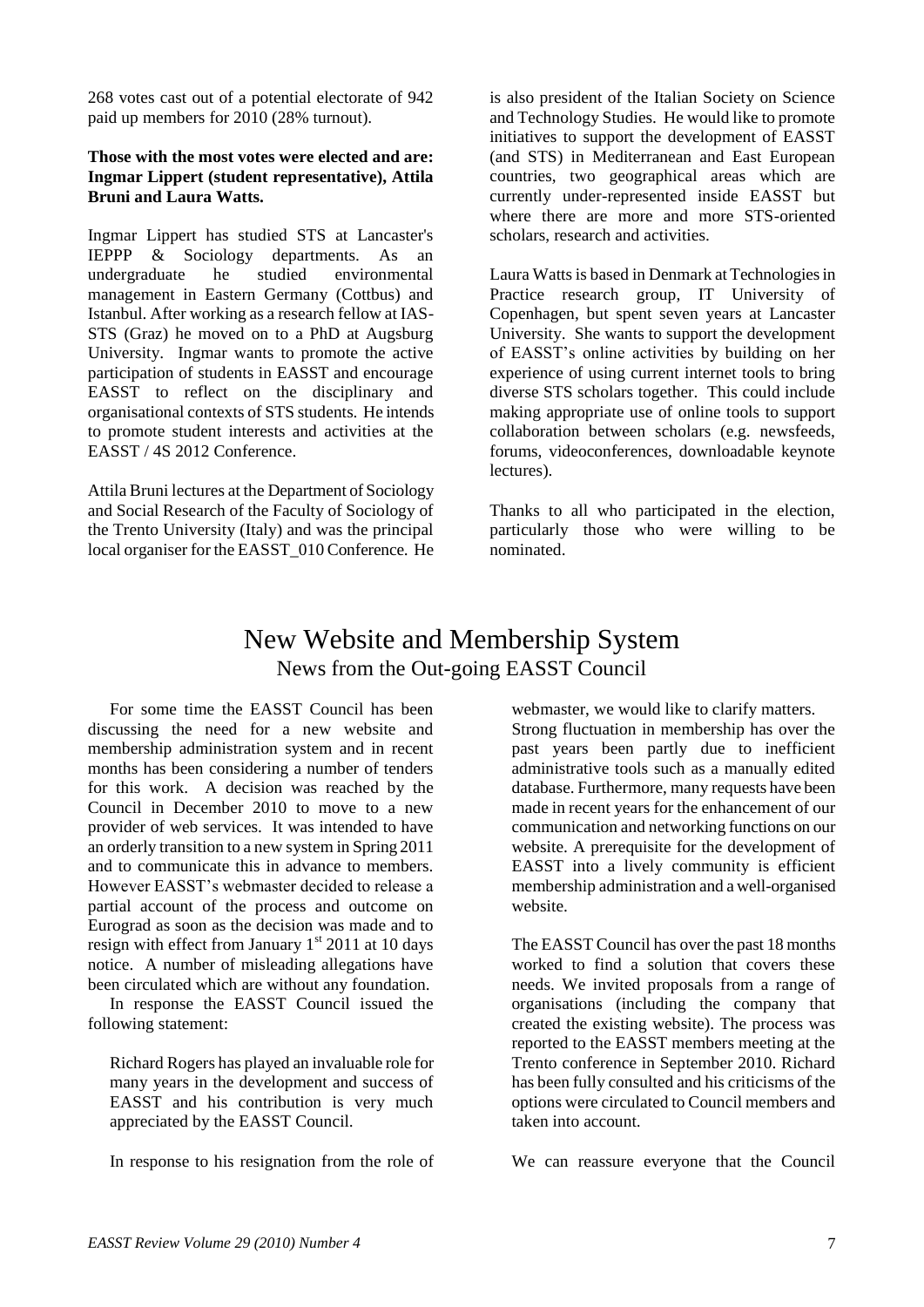followed its democratic procedures properly and is prudent with EASST finances. The details of the proposal will be made available to EASST members in the next edition of the EASST Review.

EASST was to continue to pay Richard for his services over a longer handover period to be mutually agreed. Unfortunately he has decided to resign at very short notice. We understand his disappointment about a decision with which he disagrees but request his cooperation to ensure continuity in the availability of the EASST website and its links with the Eurograd list. (issued on Eurograd  $22<sup>nd</sup>$  December 2010)

Subsequently NomadIT have agreed at very short notice, and over a holiday period, to take over management of the Eurograd list, provide an interim website and work with EASST Council over the development of a new site in the next few months.

More background to the decision to explore options for a new web site and administrative systems; the process and its outcomes is provided below.

In the last issue of EASST Review an analysis was presented (Steward & Piterou) showing that while numbers participating in EASST conferences has been growing over time there is a very high level of turnover of individual participants. In addition, while some conferences have widened participation geographically this has not been consolidated from one conference to the next. It was concluded that:

"Such high turnover prevents the pursuit of a long term strategy of European diversification. It is also likely to result in weaker long term identification with EASST by any participant. To encourage a more durable organization EASST must move toward a robust annual membership system and offer a clearer range of services in addition to a biennial conference.'

These findings reinforced discussions in EASST Council and members' meetings which had been underway for several years about the need for an enhanced and more interactive website. Administratively, there has also been concern about the time consuming nature of systems used to manage membership payments and details, and the difficulty in providing reports to Council on financial and membership issues.

The May 2009 Council meeting requested the EASST website designers to quote for a log in

system to the current site which would allow members to check and change their own details, and would provide a platform for member only content. When Council met again in January 2010 they did not feel that the cost quoted for this had been justified in terms of the level of enhancement that would be achieved. It was decided instead to explore the option of a website redesign in addition to improving the admin systems, with a need for the two elements needed to work together.

A design brief was then developed which specified that the new site should have an individual log-in facility to give members the ability to update their profiles (extending from contact details to interests etc.) and the opportunity to search for others with similar interests or location (to facilitate working groups, for example). It also specified a more sophisticated interface for the on-line payment system with greater flexibility for personal membership and payment details and on-line payment options (e.g. continuing subscriptions). It suggested that some content should continue to be available on a public access basis and other content on a members" only basis. Two new forms of likely additional content were specified: (i) a searchable database of EASST conference abstracts presented over 25 years and (ii) teaching materials such as course outlines, reading lists (identified as of interest through the meeting of EASST Council with national STS organizations. The brief also specified the need for a simple route for making updates arising from a variety of people.

A number of organisations were approached and those who expressed interest were sent the design brief. At the same time options for upgrading the administrative systems were considered and organisations which specialised in this area were approached.

We received quotes and information from 5 organisations some of which only dealt with the website element, some only with the admin systems, and one both. Since the systems needed to work together EASST"s administrator presented 6 options for combining the different providers to cover both aspects. These were then assessed in terms of the benefits they offered, the risks or constraints involved, the consequences for the workloads of Council members and paid support, and the set-up and on-going costs. These options and all the original tenders were circulated to all elected Council members and the two co-opted members with a recommendation from the President. This was the basis for the Council's discussion and decision.

A tender for a newly designed, drupal-based,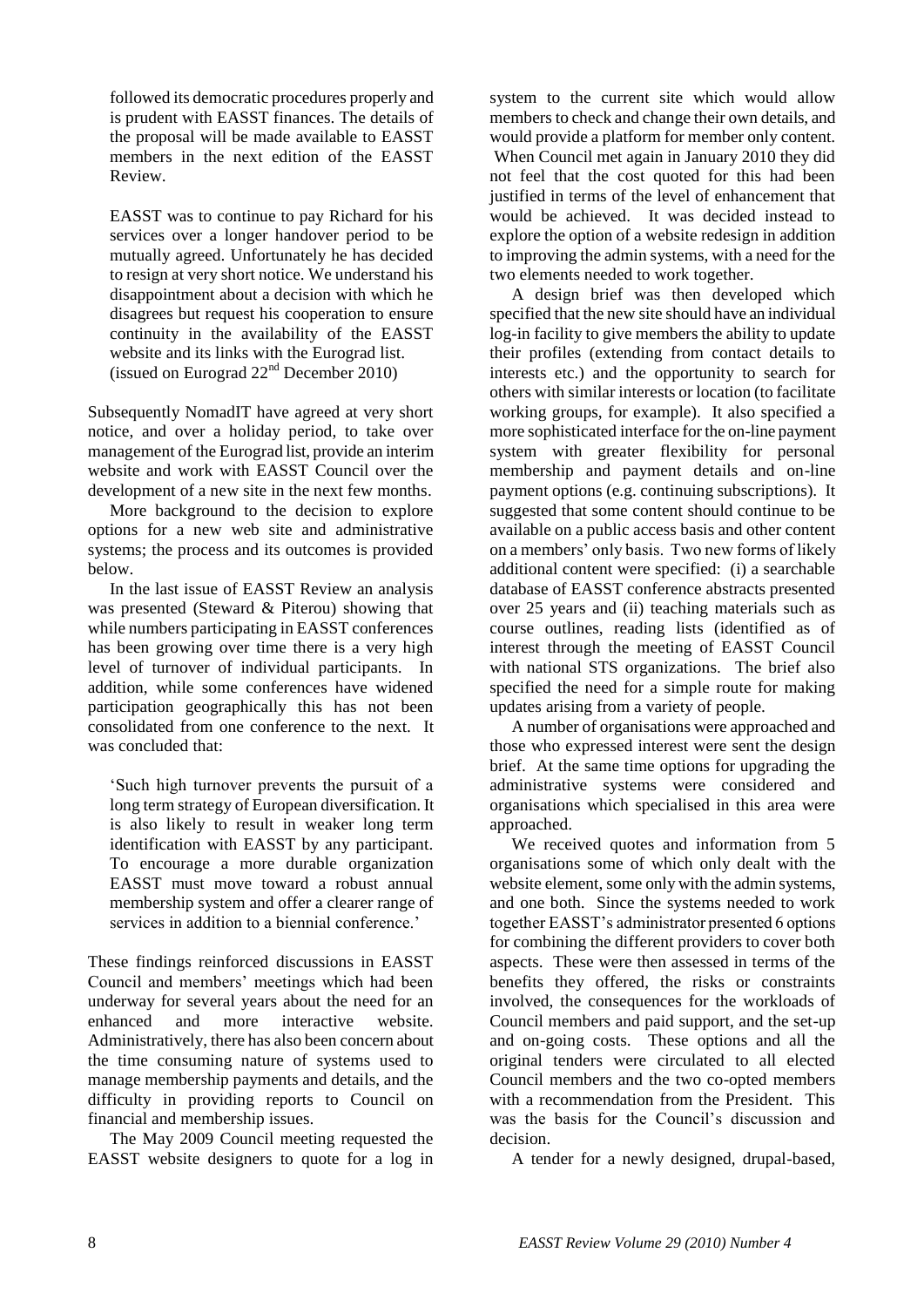website (from a different provider to that of EASST"s existing website) and one from a mainstream provider of admin systems software to non-profit organisations both involved high set up costs. Options which involved them were not considered desirable for this reason. The other options differed in the extent to which they delivered what was sought, the associated risks – for example in terms of getting different systems to work together or of dependence on particular software or providers, and the levels of set-up, ongoing costs, and continued dependence on unpaid work. The recommended option was a newly designed website integrated with a membership management system provided by NomadIT and administered by EASST. The EASST President summarised the positive features of this option to Council members as offering:

- An enthusiastic team with direct experience of running a similar European organisation;
- A new website integrated with an online membership system;
- The option of adding a proven conference management system;
- A reduction in the amount of unpaid EASST administrator time;
- Flexibility to contract out extra administrative support if needed;
- Affordability in relation to our resources and budget precedents;
- A virtual office able to support the EASST administration in any country;
- Availability to develop the new system for spring 2011

He concluded that "none of the other options offer this combination. The company has a 10 year track record and very positive references. The option involves an ongoing administrative service by NomadIT and the potential risks of discontinuity appear fairly low and acceptable."

EASST Council members discussed and then endorsed this recommendation.

As reported to the General Meeting in Trento over the last 2 years EASST allocated around 20% of its budget to web and admin related activities. EASST Council is meeting in a few weeks to finalise the next budget and it is expected that this proportion will remain broadly similar.

#### Chris Freeman (1921 -2010) By Fred Steward

I attended the memorial for Chris Freeman at the University of Sussex on 30 November 2010. The tributes from a diversity of his friends and colleagues were testimony to his remarkable role as a founding figure in the interdisciplinary study of science, technology & innovation. As well as creating the internationally renowned research centre, SPRU, his own intellectual journey crossed many disciplinary boundaries and engaged vigorously with the policy world. He acknowledged a key intellectual debt to the marxist pioneer in the social analysis of science, JD Bernal. Although Chris Freeman is probably best known for his contributions to Schumpeterian analysis of long waves & innovation, and the national systems of innovation approach, his interests were much more diverse. He also published on science & society, R&D

management practices, innovation networks, and in recent years on the challenge of environmental sustainability. An internationalist in outlook he was a key promoter of PAREX, created 40 years ago as a European collaboration in the history and social studies of science. This was the direct forerunner of EASST. One common theme in the recollections was of Chris"s warm enthusiasm and supportiveness for all who shared a genuine interest in science, technology and society, whatever their background. Another was his sustained commitment to social change for a more just and sustainable world. It was a timely reminder of the values and achievements of a unique figure in the origin of our field.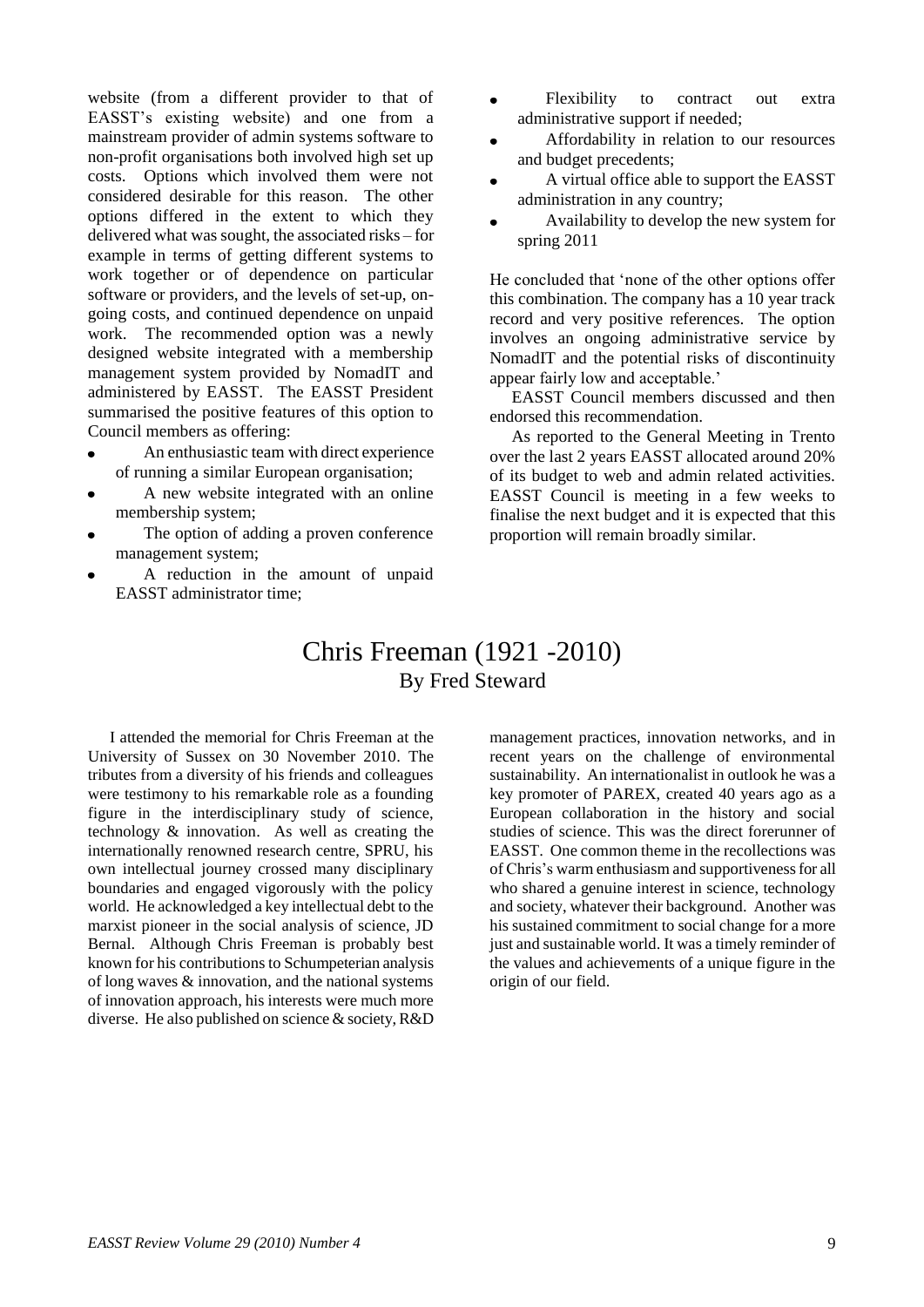The conference **Rethinking Jacques Ellul and the Technological Society in the 21st Century** invites submissions of papers. The international conference will take place at the **University of Lisbon, Portugal, June 17-18, 2011**. The conference will mark the centenary of the birth of Jacques Ellul (1912-1994) and aims to serve as a forum for assessing the legacy of his contributions especially to the sociological understanding of technological society. Since the publication of La Technique ou l'enjeu du siècle (1954) the century has itself changed and various actors are placing bets on globalization, terrorism, capitalism, democracy, religion, and more. The working hypothesis of the conference is nevertheless that continuing benefit can be derived from Ellul"s ideas and insights, in our search for a better understanding of the issues and dilemmas of the twenty-first century. As one result of the conference, we plan to prepare a special journal issue or book based on a selection of the papers presented at the conference. The conference will include invited keynote talks and contributed oral presentations. English is the official language of the conference. Paper presentations will be 25 minutes, plus discussion. No registration fee is charged. The conference welcomes presentations on all relevant areas to which Ellul's concepts and ideas are pertinent. The goal is to show new directions in research on Ellul and a valuable contribution to core issues of the twenty-first century. The list of topic areas outlined below is suggestive of the topics under consideration, but by no means restricted to them: Social theory and technology; Globalization; Legal institutions, politics and bureaucracy; Capitalism, economy and consumerism; Ecologism and regionalism; Religion; Mass media and propaganda; Violence and terrorism; and Urban studies. **Abstracts will be accepted online until 14 February 2011**. The abstracts must be up to 500 words in length (references excluded) and submitted via email to Helena Jerónimo: **[jeronimo@iseg.utl.pt](mailto:jeronimo@iseg.utl.pt)**. The abstracts should include the name(s) of author(s), affiliation(s), contact details and the paper title. Decisions on acceptance will be communicated to authors by 10 March 2011. On acceptance, we expect the full paper to be submitted no later than 31 May 2011. Selected papers will be published in a special issue or international book in 2012. The full paper must be up to 4,000 words in length (references excluded).

They will be peer reviewed and evaluated based on interest, originality and relevance to the book. Assessment and selection will be made by a Scientific Committee composed of Helena Jerónimo (School of Economics and Management, Technical University of Lisbon, Portugal), José Luís Garcia (Institute of Social Sciences, University of Lisbon, Portugal), Carl Mitcham (Colorado School of Mines, USA), Daniel Cérézuelle (director of PADES, Programme Autoproduction et Développement Social, France) and Patrick Chastenet (UFR and Université Montesquieu Bordeaux IV, France). Full texts of papers must be submitted online by 31 May 2011.

**Neuro-Reality Check: Scrutinizing the "neuroturn" in the humanities and natural sciences** is the title of a workshop to take place at the **Max Planck Institute, Berlin, 1-3 December 2011**. Today, few developments in the world of science and technology would seem to draw comparable degrees of attention, commentary and sheer excitement than the neurosciences. Within and without academia it has become routine to celebrate or alternatively, to castigate, the purportedly palpable effects and consequences – social, political, cultural and intellectual - of the recent expansions of the neurosciences. Whether we witness art historians finding fault with neuroenthusiastic colleagues, linguists warning of a "new biologism", ethicists, science policy strategists and anthropologists pondering the future impacts of neuroscience, literary critics and artists dabbling in mirror-neurons, or media-savvy neuroscientists forming a new kind of public intellectual, the neurosciences have, without question, inspired a great deal of scholarly and not-so-scholarly action. Indeed, so familiar have these discourses become, so seemingly self-evident their significance, that the problematisations of the neurosciences rarely appear to move beyond elaborations of the already familiar or, at best, partisan polemics. More problematic, on closer inspection the majority of these diverse neuro-discourses would seem to operate on a very thin evidential basis. Claims being made about neuroscience"s societal impacts more often than not possess the same kind of impressionistic qualities as the growing alarmism on the part of Geisteswissenschaftler lamenting the neuro-induced loss of cultural capital and contracting research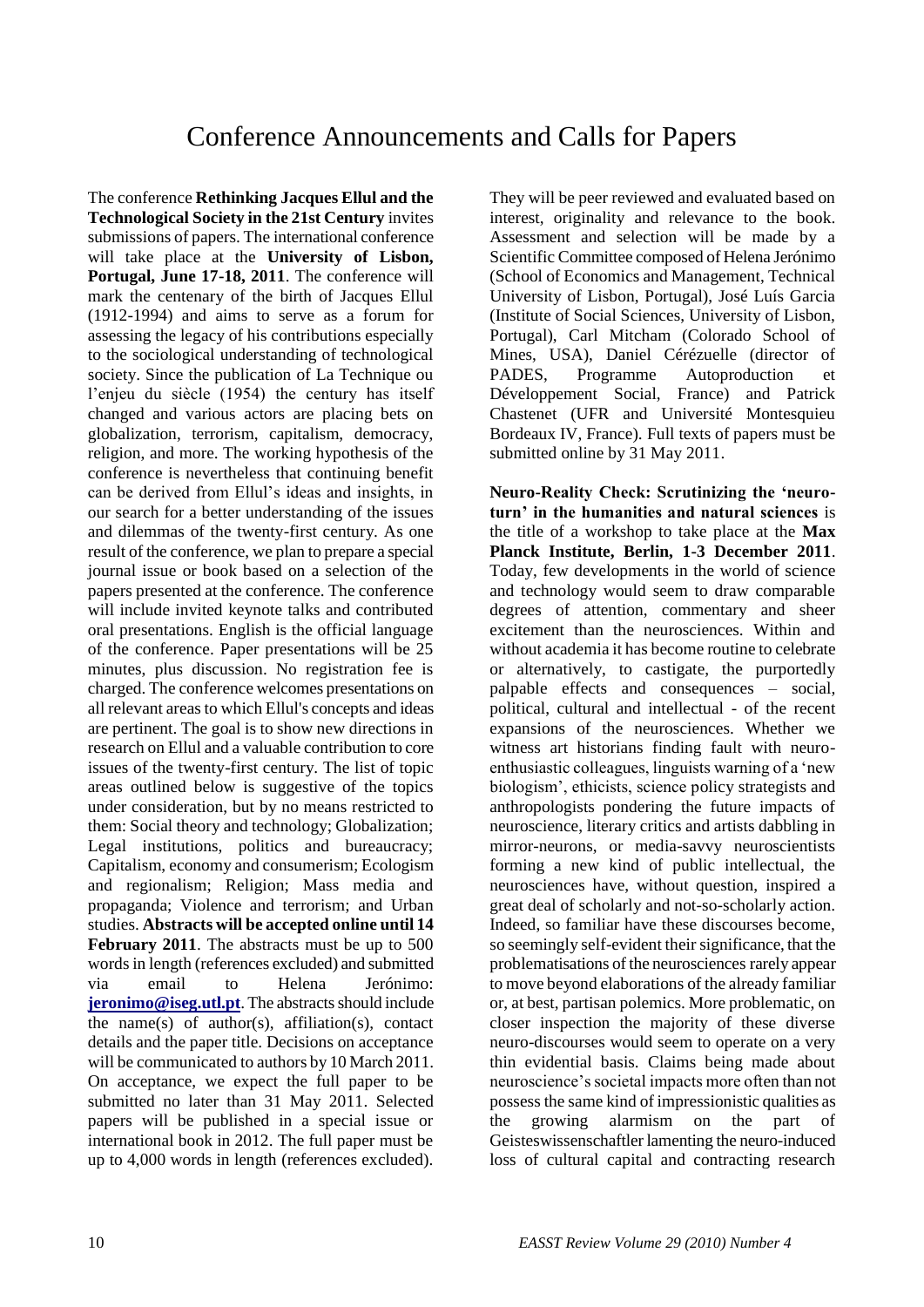budgets. The conspicuous absence of a solid evidential basis in these matters is the working hypothesis of the planned workshop: Neuro-Reality Check. Our ambition is to take problematisations of the neurosciences to another level. While numerous new scholarly projects in the social sciences and humanities have recently emerged to analyze the growth of "neuromania", our workshop aims to bring together scholars from a diversity of disciplinary backgrounds in order to step back a little, and to probe deeper into the alleged effects and actual causes of the ongoing neurohype. This will include exploring the extent to which discourses engendering neuroscience in fact do match neuroscience"s real world (social) effects; but it will also include interrogating the anatomy of the neuro-discourses themselves, and to locate the immense attractions and functions of the 'neuro' in the broader scheme of - intellectual and political – things: the promise and attractions of "interdisciplinarity" within contemporary humanities; the surge of underlabouring specialities such as neuroethics; or the rise and growing acceptance, within recent years, of a new (neuro) "biologism" in a great many academic disciplines and popular culture at large, as well as the opposition this engenders. Our aim, in other words, is to encourage a more de-centred kind of analysis than the one typically pursued: Why, for instance, is it that art historians or political theorists choose to eschew "theory" in favour of neuroscientific wisdom? Which ideological sea-changes reside behind the frequently proclaimed 'crisis' in the humanities, and how do they resonate with the turn to the "neuro"? What are the interests and economic conditions driving the mushrooming of interdisciplinary neuro-X academic subfields in the contemporary academic landscape? Or again, is it really – empirically- the case that we are on the verge on of a "neuro-revolution", our life-worlds, language and habits already being subtly transformed? The general aim of the workshop, then, is to gather together scholars working on, and thinking about the sprawling discourses surrounding the neurosciences today, to arrive at a clearer understanding of just why it is that within and beyond academia "neuroscience" generates the excitement and fears that it unquestionably does. Through this workshop, we aim to improve on the latter as well as to invite scholars to reflect upon these – both embracing and hostile - responses. All submitted abstracts showing some relation to our main theme will be given careful consideration. In case of successful submission, we will be able to cover travel costs (economy class) and

accommodation in Berlin. Abstracts of up to 300 words should include your name, institutional affiliation, and email address. These should be submitted by email to Suparna Choudhury (**[schoudhury@mpiwg-berlin.mpg.de\)](mailto:schoudhury@mpiwg-berlin.mpg.de)** and Max Stadler (**[mstadler@mpiwg-berlin.mpg.de](mailto:mstadler@mpiwg-berlin.mpg.de)**). The **deadline for abstract submission is 15 February 2010**.

The **Israeli Society for History & Philosophy of Science** is pleased to announce its eleventh annual conference, which will be held on **March 6, 2011 at the Bloomfield Science Museum Jerusalem**. The conference constitutes a meeting site for scholars from different fields, such as history, philosophy, sociology, anthropology, political science, the natural and medical sciences, economics, and literature, who are all engaged in studying different aspects of the theoretical and applied sciences, medicine, and technology. We welcome proposals for 20 minute long lectures in Hebrew or English, or 90 minute long panels, which may include three to four presentations, on all aspects of science, medicine, and technology, both contemporary and historical, including different aspects of sciences, technology, and medicine in Israel. Priority will be given to panel proposals. Guidelines for submission: Please send 250 to 400 word long abstracts. Panel proposals should include a description of the panel, names and institutional affiliations of the panellists, their emails and telephone numbers, and a short abstract of each presentation. Please email the submissions in MS Word file format to **[isrhps@gmail.com](mailto:isrhps@gmail.com)**. The **deadline for submission is January 1, 2011**. For additional information and advice on presentations and panels, please visit the society website at **[www.ishps.org](http://www.ishps.org/)** or email us at **[isrhps@gmail.com](mailto:isrhps@gmail.com)**. Conference organizing committee: Nadav Davidovitch, Oshrit Yikneh, Moshe Cohen, Ariel Zimerman, and Yifat Rosenman.

**Simulating Knowledge Dynamics in Innovation Networks**, the 1st workshop of the SKIN community, will take place on **31 March to 1 April 2011 at the University of Koblenz-Landau, Koblenz, Germany**. This workshop provides a meeting place for the growing community of researchers using the SKIN model or wanting to learn more about it. SKIN is a multi-agent model of innovation networks in knowledge-intensive industries that is grounded in empirical research and theoretical frameworks from innovation economics and economic sociology. Using conceptual models based on empirical studies, SKIN is a platform for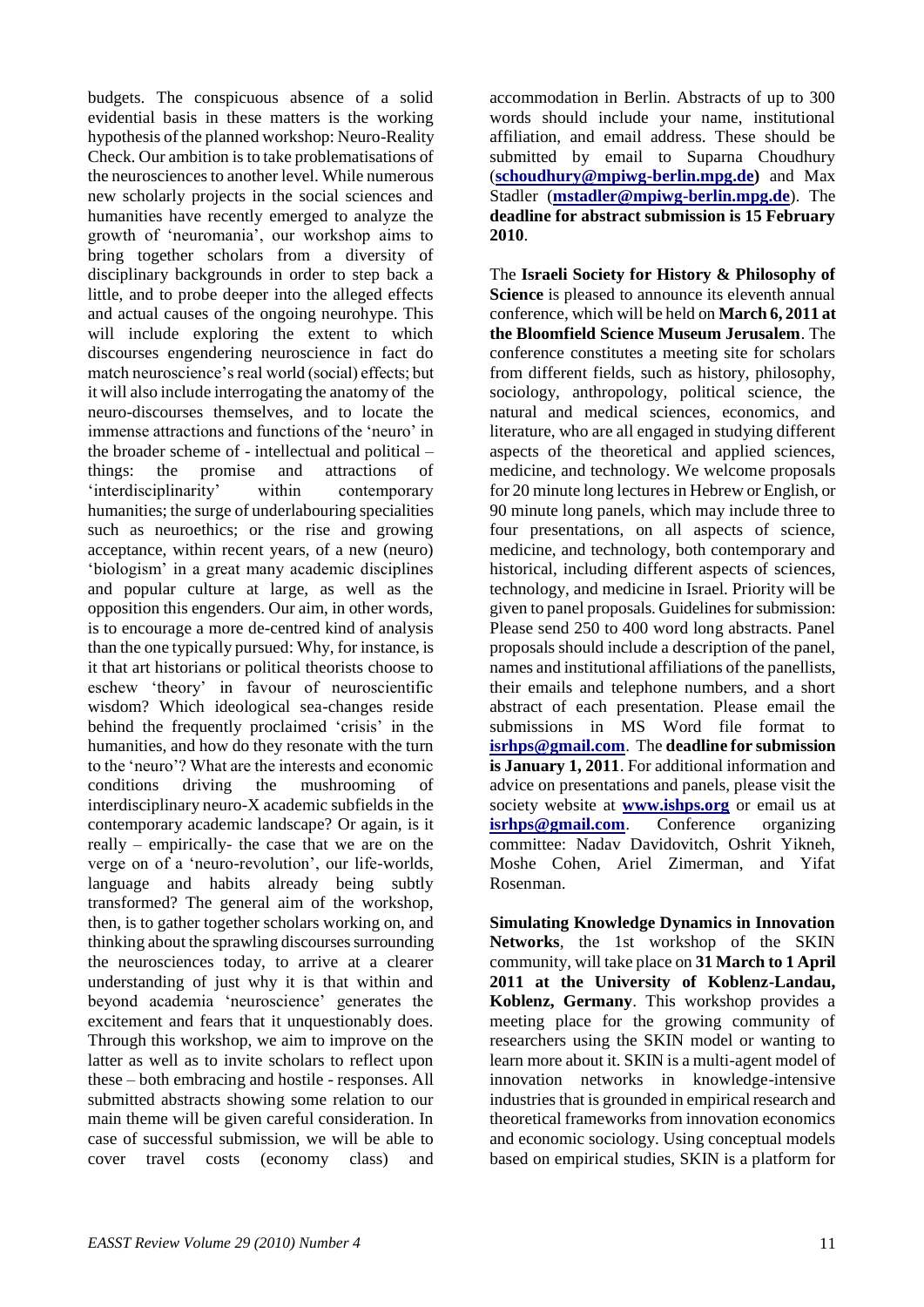learning about different processes for creating, transferring and distributing knowledge, collaborating for innovation, and the governance of these processes, collaborations and networks. The workshop programme is available online at **[http://cress.soc.surrey.ac.uk/skin/events/19-skin](http://cress.soc.surrey.ac.uk/skin/events/19-skin-workshop-1)[workshop-1](http://cress.soc.surrey.ac.uk/skin/events/19-skin-workshop-1)**. The workshop will take place at the University of Koblenz-Landau. The university is located in the delightful city of Koblenz at the junction of the Rhine and Moselle rivers in the German wine making region of Rheinland-Pfalz. It can be reached easily from Frankfurt Airport, or from Cologne. A limited supply of very cheap accommodation (bed and breakfast:  $E21$  per night) and more luxurious accommodation adjacent to the University ( $€58$  per night) is available. A registration fee of €80 to cover both refreshments and a workshop dinner at a local castle will be charged. If you wish to attend the workshop, please register using the form at: **[https://spreadsheets.google.com/viewform?formk](https://spreadsheets.google.com/viewform?formkey=dGNDRUxsVzJ1dWJYOHlvdkIzSzZ5Z3c6MQ) [ey=dGNDRUxsVzJ1dWJYOHlvdkIzSzZ5Z3c6](https://spreadsheets.google.com/viewform?formkey=dGNDRUxsVzJ1dWJYOHlvdkIzSzZ5Z3c6MQ) [MQ](https://spreadsheets.google.com/viewform?formkey=dGNDRUxsVzJ1dWJYOHlvdkIzSzZ5Z3c6MQ)**. **Registrations will be accepted up to 5th March 2011, but early registration is advised** because places at the workshop are limited.

A workshop on **"Personal Identities after the Information Revolution"** is to take place at the **University of Hertfordshire, UK, 17 June 2011**, and the **deadline to respond to the call for papers is 15 March 2011**. Information and communication technologies (ICTs) are building a new habitat (infosphere) in which we are spending an increasing amount of time. So, how individuals construct and maintain their personal identities online (PIOs) is a problem of growing and pressing importance. Today, PIOs can be created and developed, as an ongoing work-in-progress, to provide experiential enrichment, expand, improve or even help to repair relationships with others and with the world, or enable imaginative projections (the "being in someone else's shoes" experience), thus fostering tolerance. However, PIOs can also be misconstructed, stolen, "abused", or lead to psychologically or morally unhealthy lives, causing a loss of engagement with the actual world and real people. The construction of PIOs affects how individuals understand themselves and the groups, societies and cultures to which they belong, both online and offline. PIOs increasingly contribute to individuals' self-esteem, influence their life-styles, and affect their values, moral behaviours and ethical expectations. It is a phenomenon with enormous practical implications, and yet, crucially, individuals as well as groups seem to lack a clear, conceptual

understanding of who they are in the infosphere and what it means to be an ethically responsible informational agent online. The workshop will address this gap in our philosophical understanding by addressing questions such as How does one go about constructing, developing and preserving a PIO? Who am I online? How do I, as well as other people, define and re-identify myself online? What is it like to be that particular me (instead of you, or another me with a different PIO), in a virtual environment? Should one care about what happens to one's own PIO and how one (with his/her PIO) is perceived to behave online? How do PIs online and offline feedback on each other? Do customisable, reproducible and disposable PIOs affect our understanding of our PI offline? How are we to interpret cases of multiple PIOs, or cases in which someone's PIO may become more important than, or even incompatible with, his or her PI offline? What is going to happen to our self-understanding when the online and offline realities become intertwined in an "onlife" continuum, and online and offline PIs have to be harmonised and negotiated? We welcome submissions addressing similar questions, or comparing and evaluating standard philosophical approaches to personal identity problems by analysing how far they may be extended to explain PIO, or seeking to complement the already available approaches. If in doubt, please feel free to contact Luciano Floridi (**[l.floridi@herts.ac.uk](mailto:l.floridi@herts.ac.uk)**). Please submit extended abstracts (between 1000 and 1500 words all included, preferably in MS Word format) for papers suitable for 40-minute presentations to Luciano Floridi (**[l.floridi@herts.ac.uk](mailto:l.floridi@herts.ac.uk)**) by 15 March 2011. A number of bursaries for graduate students presenting papers will be available, on a competitive basis, to contribute to travel and accommodation expenses. Please specify if you wish to apply for one. Successful submissions will be selected for two special issues, to be published one by Minds and Machines and the other by Ethics and Information Technology. The workshop is part of a series of meetings organized by the AHRC-funded project "The Construction of Personal Identities Online". More information about the project is available here.

A **Ph.D. course in Sociotechnical Theory and Analytical Methods** will be offered at the **Technical University of Denmark (DTU)**. The course is intended for students already familiar with Science and Technology Studies (STS), as well as those who may be relatively new to the field. Course supervision will emphasize the individual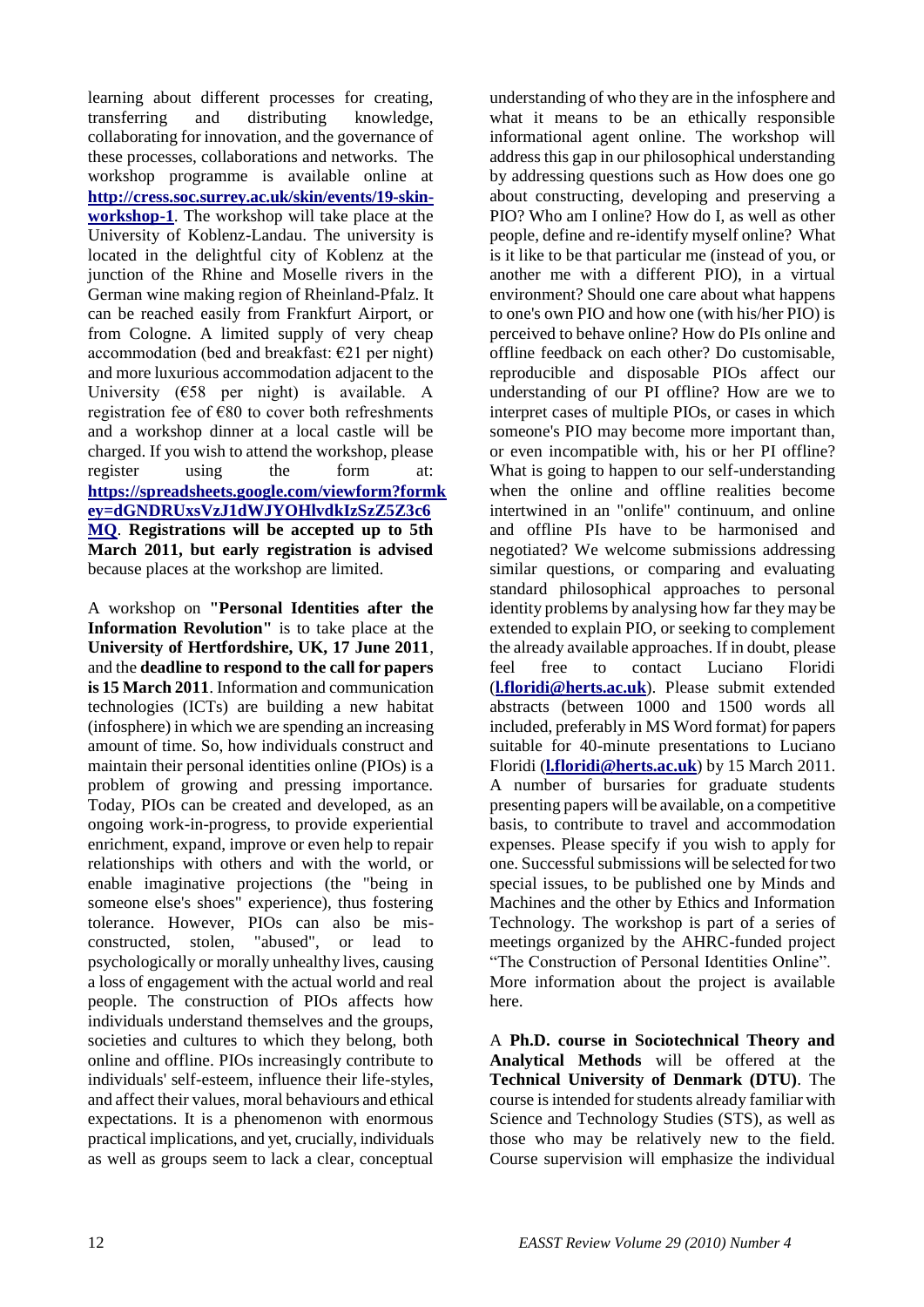participants" Ph.D. projects, in relation to the course"s subject matter. 5 ECTS credits, offered in two parts: **Part 1 is June 7-9, 2011 (2.5 days) and Part 2 is August 22-23, 2011 (2 days)**. The location is the Technical University of Denmark (DTU Lyngby Campus, Denmark). The course addresses analytical challenges and methodological issues, focusing on Actor-Network Theory (ANT) and Social Construction of Technology (SCOT), while engaging also Domestication of Technology, "Post-ANT" and the notion of Boundary Objects, in a more delimited capacity. Central to the course will be 1) working reflexively with how the empirical material plays a role in one"s scoping and building of theory; and 2) conversely, how theoretical insights help in guiding analytical work based on one"s empirical material. The course is open to both participants within, as well as outside of, the Doctoral Program in Design & Innovation. The maximum number of participants is 15. Participants are expected to prepare a brief project description (see further details below), in connection with the application procedure. In addition, once accepted, participants will be given a syllabus to read prior to the course, as well as a brief 15-minute presentation of their project to date, for when we meet for the first part of the course. During the interim between the June and August course dates, the participants are to develop a working draft (on the order of 10- 15 pages), drawing upon relevant aspects of the course"s subject matter. It may be a position paper with the aim to address the dissertation's theoretical scope and orientation, and/or work on the actual analytical treatment of some empirical material depending on how far into the dissertation work the participant is at that point in time. The draft is intended for the participant to produce and receive critique on writing that would be relevant for the dissertation work, and which may ultimately be incorporated into the dissertation later on. Application to the course may be made by e-mail to Yutaka Yoshinaka: **[yosh@man.dtu.dk](mailto:yosh@man.dtu.dk)** and should contain the following: A brief document (2-3 pages), submitted in Word, comprising of a project description, including a delineation of some tentative research questions and indication of the empirical domain of inquiry for the project at hand. Your motivation for wishing to enrol in the Ph.D. course. You may relate the course"s subject matter (STS) to any main theoretical and methodological challenges or concerns you may have at present, and are keen on addressing and working with during the course. **Deadline for applications is Friday, April 15th, 2011.** Applicants will receive notification by Friday, May 6th, at the latest. Participation in the

course is free of charge, while any expenses toward accommodation or transportation for participating in course, must be met by the participants themselves. Course instructors: Assoc. Prof. Yutaka Yoshinaka, Technical University of Denmark (DTU), email: **[yosh@man.dtu.dk](mailto:yosh@man.dtu.dk)** and Post Doc. Søsser Brodersen, Technical University of Denmark (DTU), email: **[sbro@man.dtu.dk](mailto:sbro@man.dtu.dk)**.

The **10th Conference of the European Sociological Association, Social Relations in Turbulent Times**, is to be held in **Geneva, 7-10 September 2011**. **Research Network 24, the Sociology of Science and Technology Network (SSTNET)** has issued a call for papers on Social Organization, Participation and Governance in Science and Technology. During the past few years the impact of the financial crisis has had significant consequences on the lives of people around the world. The instability and turbulence created by economic uncertainty has created a need to find ways in which to manage crisis situations and create stability in society. Science and technology have traditionally been perceived as tools through which various governments and institutions attempt to create stability in society. At the same time crises and turbulences, such as environmental problems and climate change, are created by the supposed stability and path-dependence of socio-technical systems. Many have argued that participatory governance strategies are needed to de-stabilise and overthrow unsustainable and obdurate sociotechnical configurations. Within this context the ambivalent relation between science and society is central in that various forms of social organization of science, research output, public/citizen participation and engagement in decision making, public understanding of science, as well as people"s perception and images of science and technology are particularly relevant in relation to new modes and models of governance in research and development. The models and modes of governance in turn are impacted and impact the ways in which social turbulence and instability can be mitigated and controlled, but also in the ways new forms of instability and turbulence are possibly created. The Sociology of Science and Technology Network (SSTNET) would like to invite papers to its sessions which touch upon the themes of social organization, productivity, governance, participation, perception and images of science and technology and its relation to social relations in turbulent times. This may also touch upon any of the following general themes: Governance of science and technology; Public understanding of science; Public engagement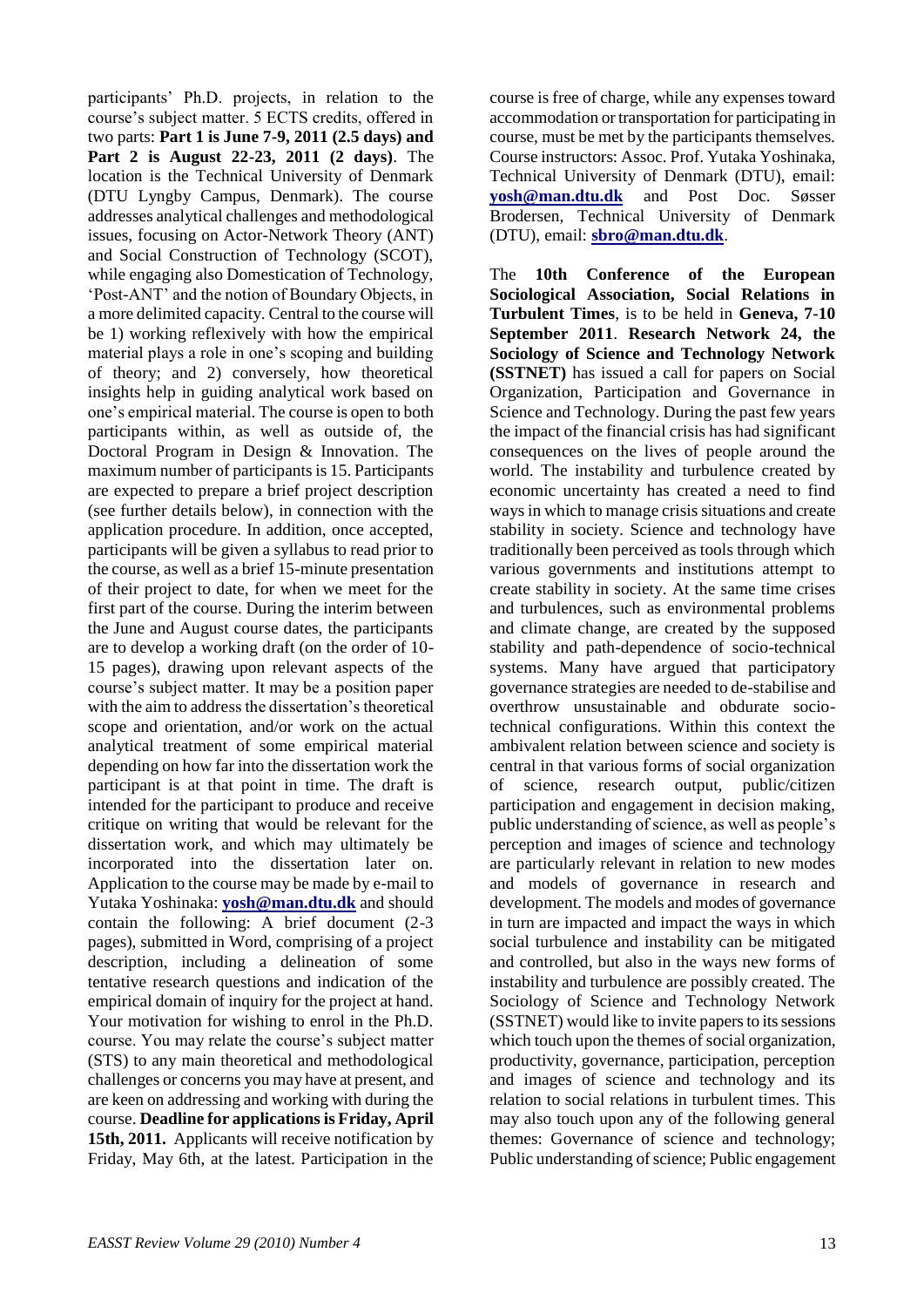in science and technology; Public perceptions of science and technology; Representations of science in mass media; User engagement in R&D; Science and society; Science and development policies; Science, climate change and energy policy; Changes of social organization of science; Economic crisis and resource allocation in S&T; S&T productivity; and Developing all human resources in S&T – the role of women and young researchers. Papers that address these and other topics from a sociological, epistemological/philosophical, anthropological, psychological, historical, economic, informational, bibliometric, scientometric, political and policy perspective are welcomed. We especially encourage submissions from PhD students and people approaching these issues from an interdisciplinary perspective. The **deadline for submitting an abstract is 22.2.2011**. Please visit the ESA conference website **<http://www.esa10thconference.com/>** where you can find more information on the conference, including further instructions on abstract submission. For further information please contact RN 24 Co-ordinators: Aaro Tupasela and Katarina Prpić. Email: **[aaro.tupasela@helsinki.fi](mailto:aaro.tupasela@helsinki.fi)** and **[katarina@idi.hr](mailto:katarina@idi.hr)**.

**Science and the Public Conference 2011**, the 6th annual conference on "A Quarter Centory of PUS: Retrospect and Prospect" has issued a call for papers. The 2011 Science and the Public Conference will be held at **Kingston University in South West London on 2-3 July**. 2010 marked the 25th anniversary of the publication of the Royal Society"s report into the public understanding of science. The Bodmer Report was critical in stimulating the wave of interest in the public"s relation to science that continues today in, amongst other things, the present conference, now in its sixth year. It famously presented a call for "improvement" in the public understanding of science that birthed what we have come to know (if not always love!) as the "deficit model". However much this model has been questioned – and jettisoned – over the past quarter-century, it did at least define an agenda of concerns and a clear direction for further work. In Gregory and Miller"s term, it set in train "the public understanding of science movement', a movement that has since grown and spread in diverse and variegated ways, as well as stimulating a diversity of critical responses. So, we think now is an opportune time to take stock of where we have come from and where we are headed, to reappraise the Bodmer Report"s historical and socio-cultural significance and to consider where we have got to

since and where we might be going over the next quarter-century. Is there still (or was there ever?) a 'public understanding of science movement' and if so where is it and what form does it take? Is it now defined by "engagement", by "dialogue" or by some other mode of public interface? Is the deficit model dead and if so has it been properly buried or does it still haunt our corridors? What else is there? What shape does the PUS field now have? Is there a comparable agenda of concerns to that defined by Bodmer and if so what is it? And in what direction(s) should work now be going? What about the critical responses? Where have they taken us and where might they be taking us in future? Is there a consensus or do we remain a field in conflict with entrenched opponents, if no longer actively at 'war', then hunkered down in separate bunkers refusing – or simply neglecting – to speak to each other? Is there, indeed, a language we share to communicate with each other, let alone the public? With all this in mind, we particularly invite papers and panels that address the following themes and issues, although we stress that we are open to additional suggestions and proposals: reflections on the Bodmer Report and its historical, sociological and/or cultural significance; the PUS movement and its off-spring; how engaged is "engagement" and how dialogical is 'dialogue'?; the prospects and circumspects of "citizen science"; the new science communication – education, entertainment … or irritation?; new forms and modes of popularisation; technoscience and its consumption; science, art and culture – changes, developments, continuities; theorising PUS; methods of research – new developments, new thoughts, new proposals; and new agendas for the science/public relationship and its academic study. Please **email abstracts** of 250 words to **[l.allibone@kingston.ac.uk](mailto:l.allibone@kingston.ac.uk)** or **[s.locke@kingston.ac.uk](mailto:s.locke@kingston.ac.uk) by 28 February 2011.** Further details about the conference are available at **[https://sites.google.com/site/scienceandthepublic2](https://sites.google.com/site/scienceandthepublic2011/) [011/](https://sites.google.com/site/scienceandthepublic2011/)**.

The **10th Annual IAS-STS Conference, "Critical Issues in Science and Technology Studies,"** to take place on **May 2-3, 2011 in Graz, Austria**, has issued a call for papers. The IAS-STS is hosted by the IFZ - Interuniversity Research Centre for Technology, Work and Culture (www.ifz.tugraz.at), which promotes the interdisciplinary investigation of the links and interactions between science, technology and society, technology assessment, as well as research on the development and implementation of socially and environmentally sound technologies. IAS-STS also hosts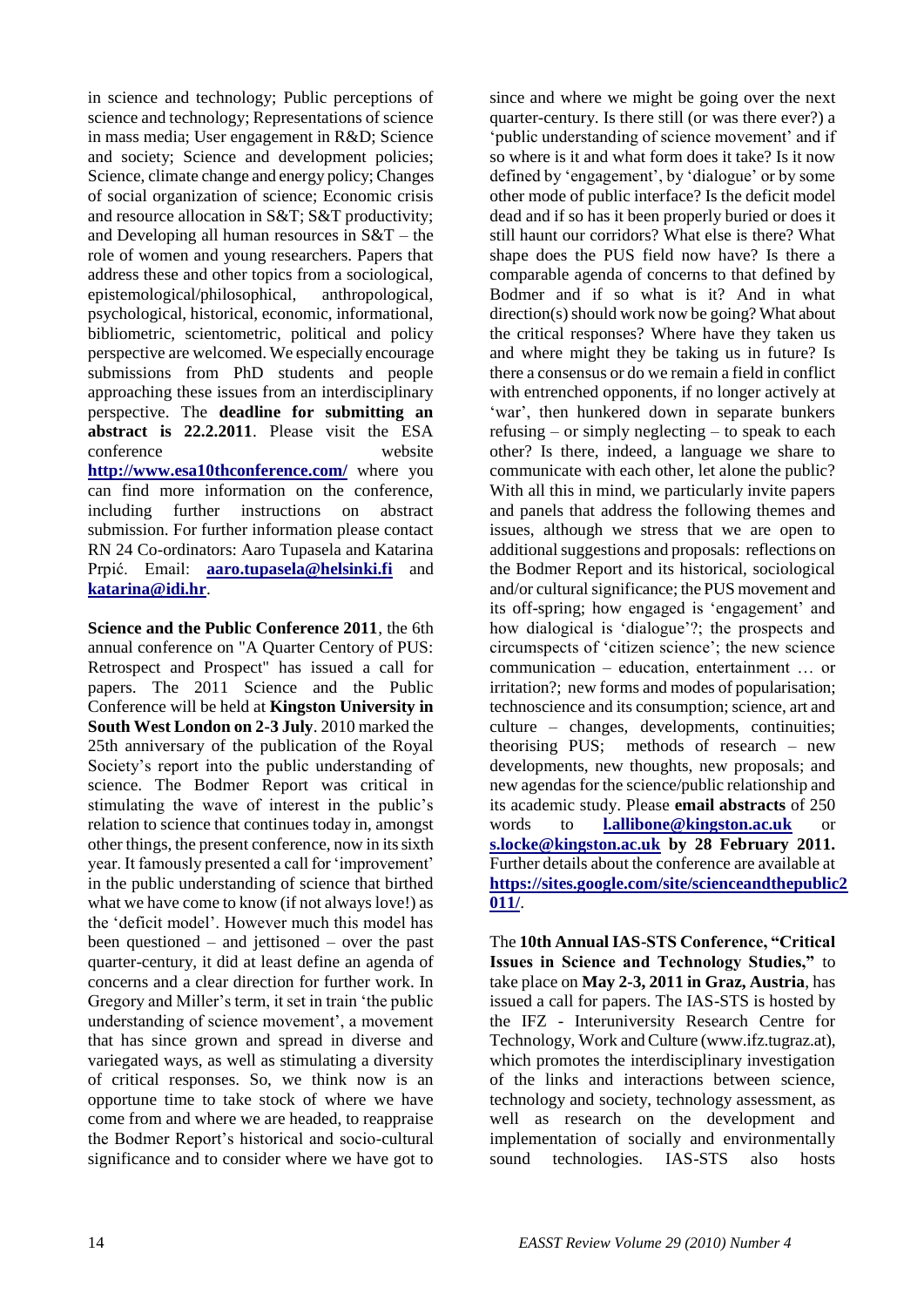international fellows and research associates through its fellowship programme. Special sessions include "Issues of Inclusion and Exclusion in Web 2.0." For this part of the conference, contributions on the topic "Issues of Inclusion and Exclusion in Web 2.0" are looked for. Web 2.0 is considered as user-centred and democratic: Everybody is said to be able to participate and it seems that nearly everybody does. However, this is not the case of course. The Internet with all its interactive applications is not as colourful as it could be, it does not represent the "real" world and it is definitely not democratic per se. There also will be a workshop on "the Concept of "Heteronormativity" and its Methodological Implications." Conference participants interested in joining this workshop please contact Birgit Hofstätter (**[hofstaetter@ifz.tugraz.at](mailto:hofstaetter@ifz.tugraz.at)**) **by March 31, 2011**. Another Special Session is dedicated to "Transdisciplinarity in sustainability studies." We invite presentations dealing with concepts, models and experiences of trans-disciplinary research (TDR) in the context of ecological and social sustainability. We are interested in reflecting the possibilities and limits of this type of research. The transdisciplinarity panel will be organized along specific sessions, and we are looking forward to experience based or conceptual papers with a focus on one of the following issues: 1. Integrated knowledge production: An important aspect of TDR refers to topics of the production of new and integrated knowledge. We shall discuss questions about the ways in which different kinds of knowledge represented by the different actors participating - are both being treated and integrated in the research process. How do TDR actors work together to develop mutual learning, new understandings and to produce new and integrated knowledge? How does social learning relate to knowledge integration? 2. (policy) Intervention: Interventions resulting from trans-disciplinary research activities may proof the specific relevance of this specific type of research. We would like to reflect on the potential for interventions based on empirical papers, which describe interventions that have been taking place in the context of carrying out TDR, and under what circumstances that happened. Which kinds of interventions take place in TDR? How can TDR be designed in order to allow for interventions? 3. Societal relevance of trans-disciplinary research: TDR is considered being a useful tool for solving complex "real world" problems. The added value of this mode of research is often ascribed to its societal relevance and a high potential for societal impact. In this session we want to discuss the societal

relevance on the basis of concrete cases. How do specific cases illuminate the societal relevance of TDR-activities? Which methodological tools can be applied to assess the societal relevance of TDR? The sessions will be affiliated to the final conference of the project "Sustainable behavior at work and in private life" organized in parallel to the IAS-STS conference. Information on further special sessions is available at **[http://www.ifz.tugraz.at/index\\_en.php/article/art](http://www.ifz.tugraz.at/index_en.php/article/articleview/2070/1/74/) [icleview/2070/1/74/](http://www.ifz.tugraz.at/index_en.php/article/articleview/2070/1/74/)**. The 10th IAS-STS conference invites all current and former fellows of the Institute for Advanced Studies as well as other interested researchers in the area of science and technology studies. The conference provides a forum to discuss on a broad variety of topics in the STS field and especially papers are encouraged which include some aspects of the above mentioned conference themes. Abstracts should include no more than 250 words, comprising detailed contact information, affiliation and specification of the conference theme you are referring to. **Submission of abstracts** should please be send to Birgit Hofstätter (**[conference@ifz.tugraz.at](mailto:conference@ifz.tugraz.at)**) **by Monday, January 24, 2011**. We also appreciate proposals for poster presentations and specific sessions in the line with the conference themes. Proposals for sessions shall include a preliminary title of the session, names of possible speakers and a short outline on the issues to be discussed (max. 250 words) and should be send to the above mentioned email address by Monday, January 24, 2011. We also welcome participants attending the conference without presenting a paper themselves. Registration for the 10th IAS-STS conference on "Critical Issues in Science and Technology Studies" will be open until Monday, March 21, 2011. The online registration form will be accessible by the beginning of February 2011. IFZ- Inter-University, Research Centre for Technology, Work and Culture, Schlögelgasse 2, 8010 Graz, Austria. For more information: **[www.sts.tugraz.at](http://www.sts.tugraz.at/)**.

**The Responsible Innovation Conference 2011**, to take place in **The Hague, the Netherlands on 18- 19 April 2011**, has **extended its call for abstracts to 17 January 2011**. We invite you to submit abstracts for the First Annual International Conference on Responsible Innovation organized by Netherlands Organization for Scientific Research (NWO). NWO has launched an interdisciplinary research program that brings together researchers from ethics, applied science and the social and behavior sciences in research projects that aim at designing solutions to urgent societal problems. We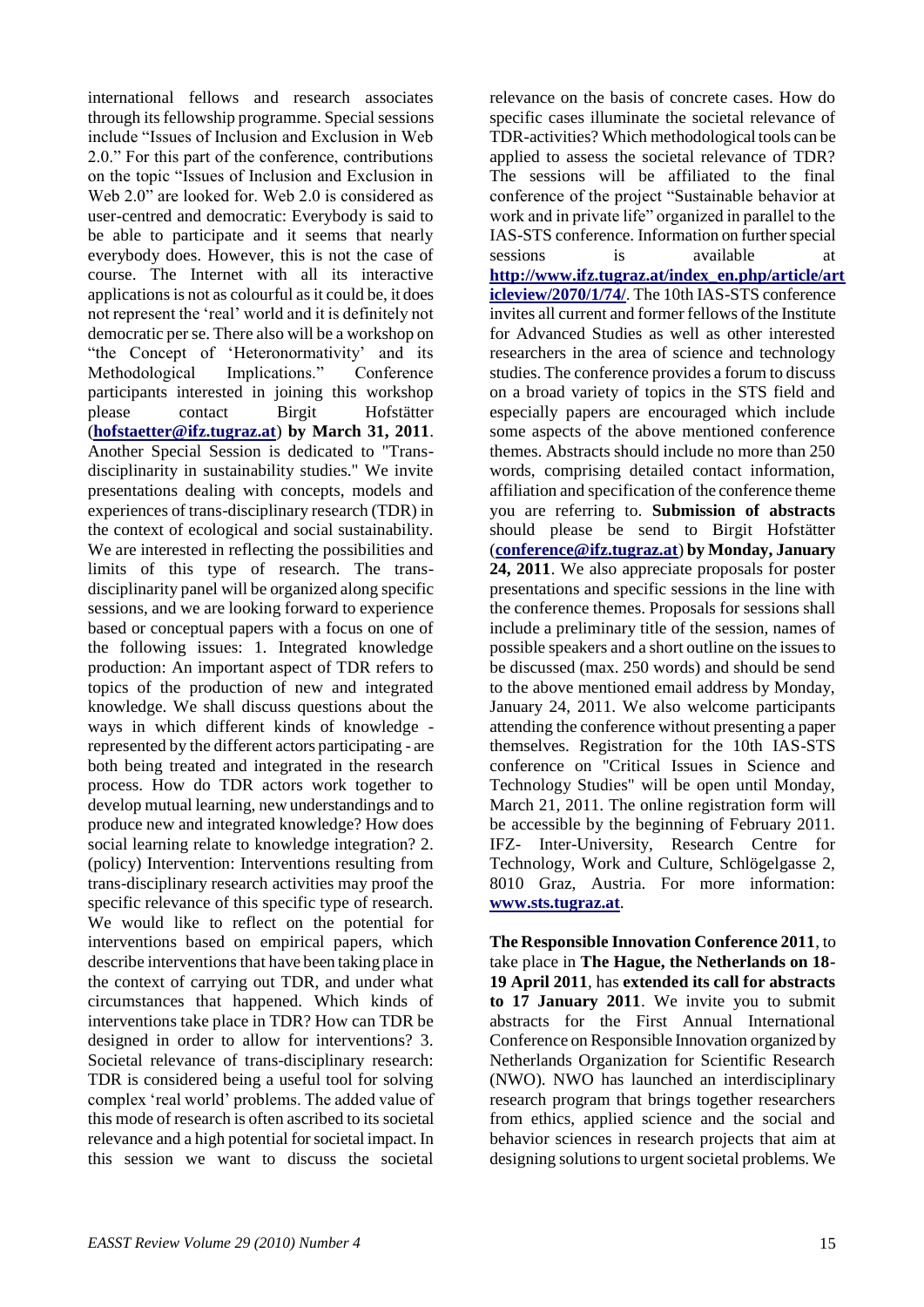encourage submissions from an interdisciplinary spectrum, including but not limited to philosophers, engineers, natural scientists, social scientists, and those involved in public or private policymaking. You can submit short abstracts for a paper or a poster session using the online submission form on the conference website, **[http://www.responsible](http://www.responsible-innovation.nl/)[innovation.nl](http://www.responsible-innovation.nl/).** Further information: **[info@responsible-innovation.nl](mailto:info@responsible-innovation.nl)**. Each year, a selection of the best papers presented at the conference will be published in a new Springer series entitled "Responsible Innovation." Suitable topics include: Medical and biomedical research; Healthcare sector on the move / Trust and Electronic patient dossier / Telecare; Privacy and Virtual Reality; Surveillance society and privacy / Data mining and security; Neurotechnology / neuroimaging; Defence, security & military technology / Moral fitness of military personnel / Human enhancement and human dignity; Responsibility and sustainable food production; Biofuels / biodiversity / animal production; IPR and developing countries; Values, conflicts in values & culture / Persuasive technology / Soft impacts; Internationalization and equity; and Governance and converging technologies / Bio security and dual use. The background is that since 2008, the Netherlands Organization for Scientific Research (NWO) has funded the thematic Responsible Innovation research programme, abbreviated to "MVI" from the Dutch "Maatschappelijk Verantwoord Innoveren". For details see the programme website: **<http://www.nwo.nl/mvi>**. The Responsible Innovation programme is an alliance between the NWO divisions for Humanities, Social Sciences, Science for Global Development, the Technology Foundation STW, the Netherlands organisation for health research and development (ZonMW) and six Dutch ministries. Its total budget is approximately  $E12m$ . That budget will be used for two types of projects. It will be spent on long-term projects (4 years) with a maximum budget of €550,000, and on projects that focus specifically on policy-support research. The maximum duration of those projects is one year, with a maximum budget of  $\epsilon$ 125,000. In 2009 11 long-term and 5 short-term project have been awarded funding. The outcome of a second subsidy round will become available in Fall 2010. For more information on the projects currently running, see **[http://www.nwo.nl/responsible](http://www.nwo.nl/responsible-innovation)[innovation](http://www.nwo.nl/responsible-innovation)**.

The **Summer School on Smart Homes and Health Telematics**, entitled **"Toward useful services for elderly and people with disabilities,"** is to take

place on **16-22 June 2011 in Montreal, Canada**. See **[www.icost2011.org](http://www.icost2011.org/)**. Smart Environments can be considered as an augmented environment capable of utilizing embedded computers, information appliances, micro/nano systems and multi-modal sensors, in which computational intelligence is ubiquitous to provide contextual, proactive and personalized services to people. Current advances in such enabling technologies make it possible to build real Smart Environments and hence provide the opportunity for novel applications and services to be delivered for improving the quality of life and health of people in their home and outside. In the near future, elderly and people with disabilities will avail of smart assistive technology to assist with carrying out daily living activities, to socialize, to enjoy entertainment and leisure activities all whilst maintaining good health and wellbeing. These Smart Environments are complemented through the role of health telematics. Health telematics approaches utilize advanced networks and telecommunication technologies to provide healthcare remotely. Combined with Ubiquitous technologies in Smart Environments, health telematics can radically transform the way healthrelated services (diagnosis, therapy and assistance) are conceived and delivered.

**The History of 'Economics as Culture**' has issued a call for its **3rd Workshop**. **Deadline for proposals is January 15, 2011**. "Histoire culturelle des savoirs économiques)" will be held on **Friday, April 8th, 2011 at the University of Cergy-Pontoise (near Paris, France)**. Our intention is to bring together scholars from different disciplines to discuss from an historical vantage point, the place of economics in our culture. Below are some suggestions of topics that exemplify what will be at issue: To consider the interactions between art, literature and economics; To discuss the interactions between cultural or artistic objects such as magazines, books, maps, photographs, paintings, graphs and economic thinking and to consider economic texts as cultural items and to reflect upon the consequences their physical form had on their reception; and to consider economics as part of cultures (political, commercial, scientific, etc.) of past (including very recent past) societies; in particular, to discuss the economic representations (or culture) of specific social groups such as merchants, workers, businessmen, etc. The workshop will comprise of 5 or 6 papers containing genuine unpublished research. If you have an interest in these topics, please send us a proposal of no more than 1000 words or a draft paper of what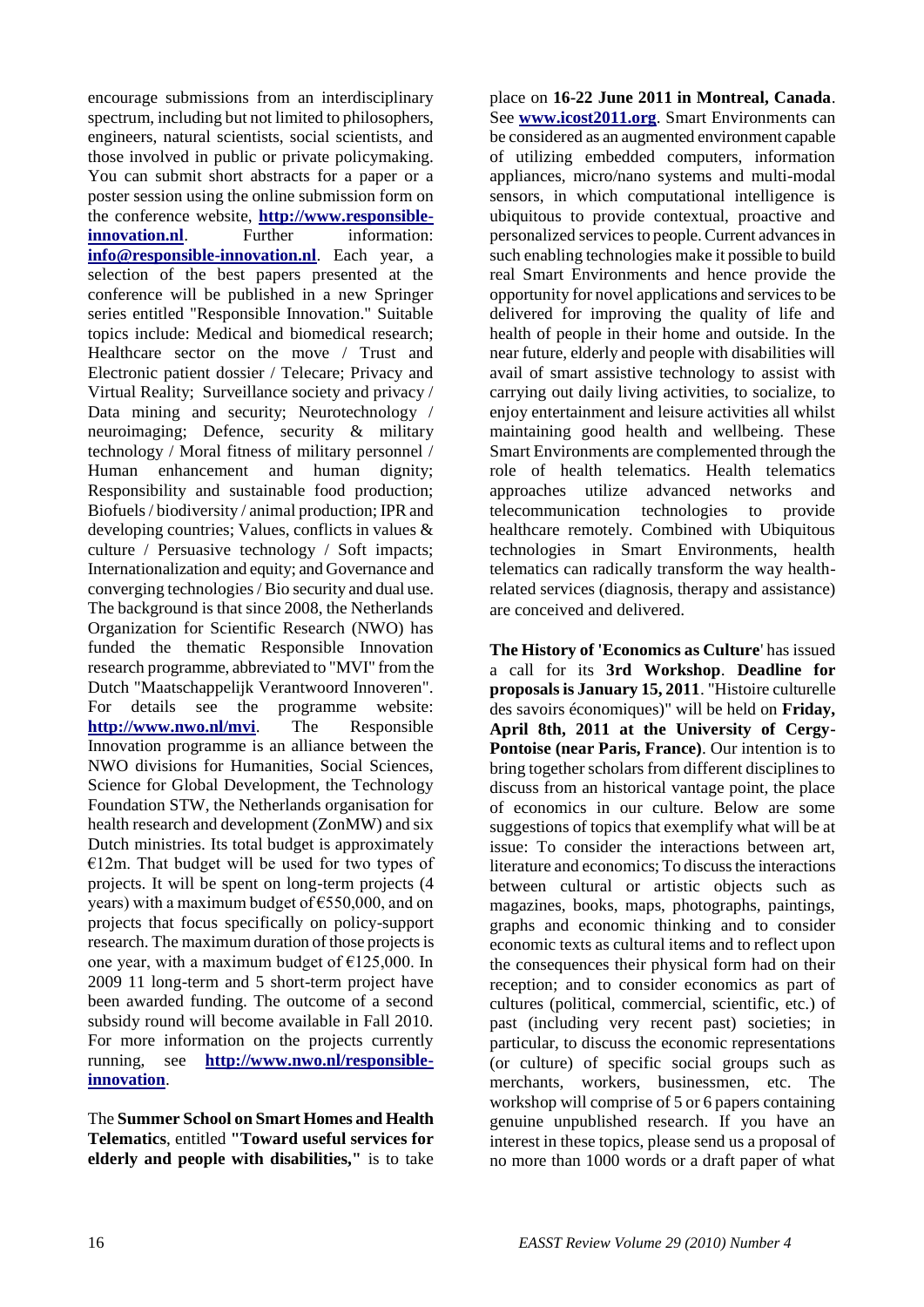you want to present **before January, 15** at the following address: **[historyofeconomicsasculture@gmail.com](mailto:historyofeconomicsasculture@gmail.com)**. If you are interested in the subject but are unable to send a proposal, feel free to contact us at the same address for further discussion/information. Also, last year program is available here: **[http://economix.u](http://economix.u-paris10.fr/fr/activites/colloques/?id=113)[paris10.fr/fr/activites/colloques/?id=113](http://economix.u-paris10.fr/fr/activites/colloques/?id=113)**.

Organizers are Loïc Charles (INED / University of Reims) and Yann Giraud (THEMA / University of Cergy-Pontoise).

**The Epistemology of Modeling & Simulation**, the **conference to be held at the University of Pittsburgh, 1-3 April 2011**, has issued a call for **abstracts, with the deadline on 7 January 2011**. All information: **[www.modelingepistemology.pitt.edu](http://www.modelingepistemology.pitt.edu/)**. Submission of extended abstracts (approximately 1,000 words) is invited for presentations of approximately 30 minutes. Modeling work in any discipline or application is welcomed that includes philosophical

reflection on epistemological issues raised. Philosophical work in any relevant area is welcomed, with preference given for work that includes a focus on specific examples of contemporary modeling. Projects that involve both philosophers and those active in modeling research, outcomes, or policy impact are particularly encouraged. Limited graduate student and postdoctoral fellow travel support is available. The three-day conference will focus on philosophical issues that arise within the practice and application of contemporary research using modeling and simulation. The goal is to bring together sophisticated work in philosophy of science and ongoing efforts in modeling in order to build more effective collaboration between philosophers of science and those who build and employ models in a range of disciplines and applications. There is no registration fee for this event but pre-registration is requested at the following link: **[www.modelingepistemology.pitt.edu/registration](http://www.modelingepistemology.pitt.edu/registration)**.

## Opportunities available

**The Center for Genetics and Society** is seeking **interns for Spring and Summer 2011** to support our efforts to ensure socially responsible policies regarding new human biotechnologies. Interns will play key roles in helping organize a major convening of public interest advocates, scholars, lawyers, scientists, and others working on the social justice/legal/policy dimensions of human genetic and reproductive technologies, to be held near New York City in late July. Applicants should have: Strong people and networking skills; ability to help get people working in concert; Strong event planning and management skills; Strong research, writing, and editing skills; Knowledge of or affinity for online communications tools and applications; and A Bachelors degree or higher or are in their final year of undergraduate study. Specific tasks might include: Preparing background materials for participants at the leadership meeting; Providing support for convenors of working groups at the meeting; Logistically supporting participants at the meeting; and Researching, writing, and editing CGS whitepapers, reports and other written materials. Familiarity with and strong interest in the issues is beneficial. Aspects include: Understanding of the politics and social implications of reproductive and

genetic biotechnologies, and of CGS"s perspective on these issues; Technical understanding of human reproductive and genetic biotechnologies; Familiarity with domestic and/or international policy and legal frameworks regarding these technologies; and Experience in political or community organizing. **Part-time internships are available beginning in February 2011. Half to full-time internships, for 8-12 weeks, are available from mid-May or early June to late August**; Stipend/salary negotiable depending on experience and skills; and course credit may be arranged in cooperation with your institution. The Center for Genetics and Society is a nonprofit public affairs organization working to encourage responsible uses and effective societal governance of the new human genetic and reproductive technologies. We work with a growing network of scientists, health professionals, civil society leaders, and others. CGS supports benign and beneficent medical applications of the new human genetic and reproductive technologies, and opposes those applications that objectify and commodify human life and threaten to divide human society. CGS works in a context of support for the equitable provision of health technologies domestically and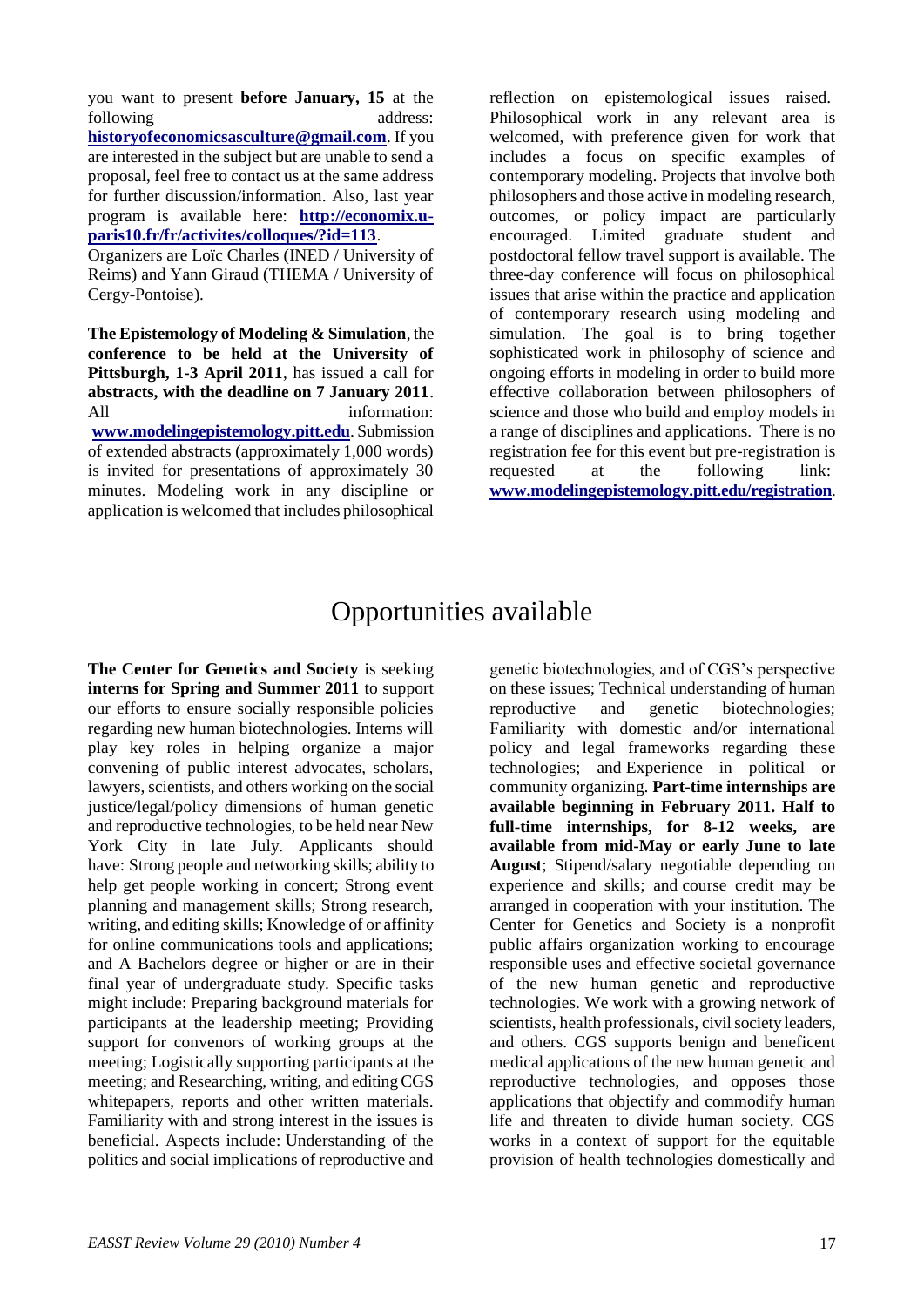internationally; for women's health and reproductive rights; for the protection of our children; for the rights of the disabled; and for precaution in the use of technologies that could alter the fundamental processes of the natural world. For more information about CGS and our current activities, see our website, **[www.geneticsandsociety.org](http://www.geneticsandsociety.org/)**. To apply, send cover letter and resume to Jillian Theil at **[jtheil@geneticsandsociety.org](mailto:jtheil@geneticsandsociety.org)**. Only strong candidates will be invited to interview, at which time they will be asked to provide references and a writing sample.

The **interdisciplinary post-graduate program "Topology of Technology" at Darmstadt University of Technology, Germany**, announces **2 postdoc fellowships, starting Feb. 1, 2011, and running for 2 years**. The program is organized by teachers from the subjects of history, sociology, philosophy, literature criticism, mechanical engineering, informatics, and the planning sciences. It focuses on the relationship between technology and space at present, in history, and in a possible future. It has five thematic foci: The Persistence and Routinization of Daily Life in Technical Surroundings; The Formation and Limitations of Action in Spatial-Technological Settings; The Planning and Design of Technologies in a Spatial Context; and The Modeling and Simulation of Spatial Relations by Technological Means. The program is primarily financed by the German Research Council (DFG); see www.dfg.de. Monthly stipends range between 1,468 and 1,570 euros plus a consumables allowance of €103/month (parents receive additional child allowances). Applicants need to have a doctoral degree or at least they have to have submitted their dissertation. Since course work and seminars are carried out in both German and English, it is expected that applicants are willing to learn to read and understand spoken German. Fellows are expected to work together in our beautifully situated villa downtown Darmstadt and thus need to take up their residence in the city or the vicinity. Applications are only accepted in electronic form. They should include (1) a CV, (2) copies of academic diplomas, (3) a short description (max. 5 pages) of the planned doctoral dissertation, and (4) the names and addresses of two university professors who are willing to act as reference persons. Please send your application no later than 3 January, 2011 to **[topologie@ifs.tu-darmstadt.de](mailto:topologie@ifs.tu-darmstadt.de)**. Please make sure that it includes a personally formulated explanation why you are particularly interested in the topic of the program and to which thematic focus your research will, in the first instance, contribute. If you have any questions, do not hesitate to contact one of the directors: Petra Gehring (**[gehring@phil.tu-darmstadt.de](mailto:gehring@phil.tu-darmstadt.de)**) or Mikael Hård (**[hard@ifs.tu-darmstadt.de](mailto:hard@ifs.tu-darmstadt.de)**). More information about the research and teaching program of the post-graduate college/graduate school may be found under **[http://www.ifs.tu](http://www.ifs.tu-darmstadt.de/index.php?id=1921&L=2)[darmstadt.de/index.php?id=1921&L=2](http://www.ifs.tu-darmstadt.de/index.php?id=1921&L=2)**.

**King"s College London and the University of Stuttgart** are pleased to announce a new round of applications to their successful **PhD-Network: "The Internationalisation of Literature and Science since the Early Modern Period"**. Since 2008, this network has been run collaboratively by the two universities, and is based around a binational PhD programme which leads to the award of a Joint PhD by both institutions. The PhDprogramme aims to forge interdisciplinary connections between various subjects in the Humanities (German Studies, Philosophy, English Studies, Comparative Literature, History, as well as the Histories of Medicine, Science and Technology). Partner institutions include the German Literature Archive in Marbach and the Institute for the History of Medicine of the Robert Bosch Foundation. The programme is particularly interested in projects which address inter- and transnational tendencies within the Humanities. Projects will develop both theoretical models for the as yet under-researched area of internationalisation, as well as critically assess historical case studies from the early modern period onwards. Specific areas of interest include the role of exchange movements and networks and the transfer of topics, practices and methods in literature and/or science. Current projects cover a diverse range of subjects, including the internationalisation of satire in Early Modern texts; the development of scientific conceptualisations of history in the late 19th and early 20th centuries; the international reception of contemporary German bestsellers; and the dissemination of theories of totalitarianism around the globe. Applicants from all disciplines are welcome to apply to the programme. Support includes a PhD stipend of 2,000 GBP a year for all successful candidates not otherwise funded by a full scholarship and who decided to undertake the full Joint-PhD. The PhD programme lasts three years, and students registered at King"s will spend their second year at our partner university in Stuttgart. The programme is bilingual, and as such some knowledge of German is desirable for English speaking applicants. Applications should include: a CV; a brief project outline (max. 2,000 words)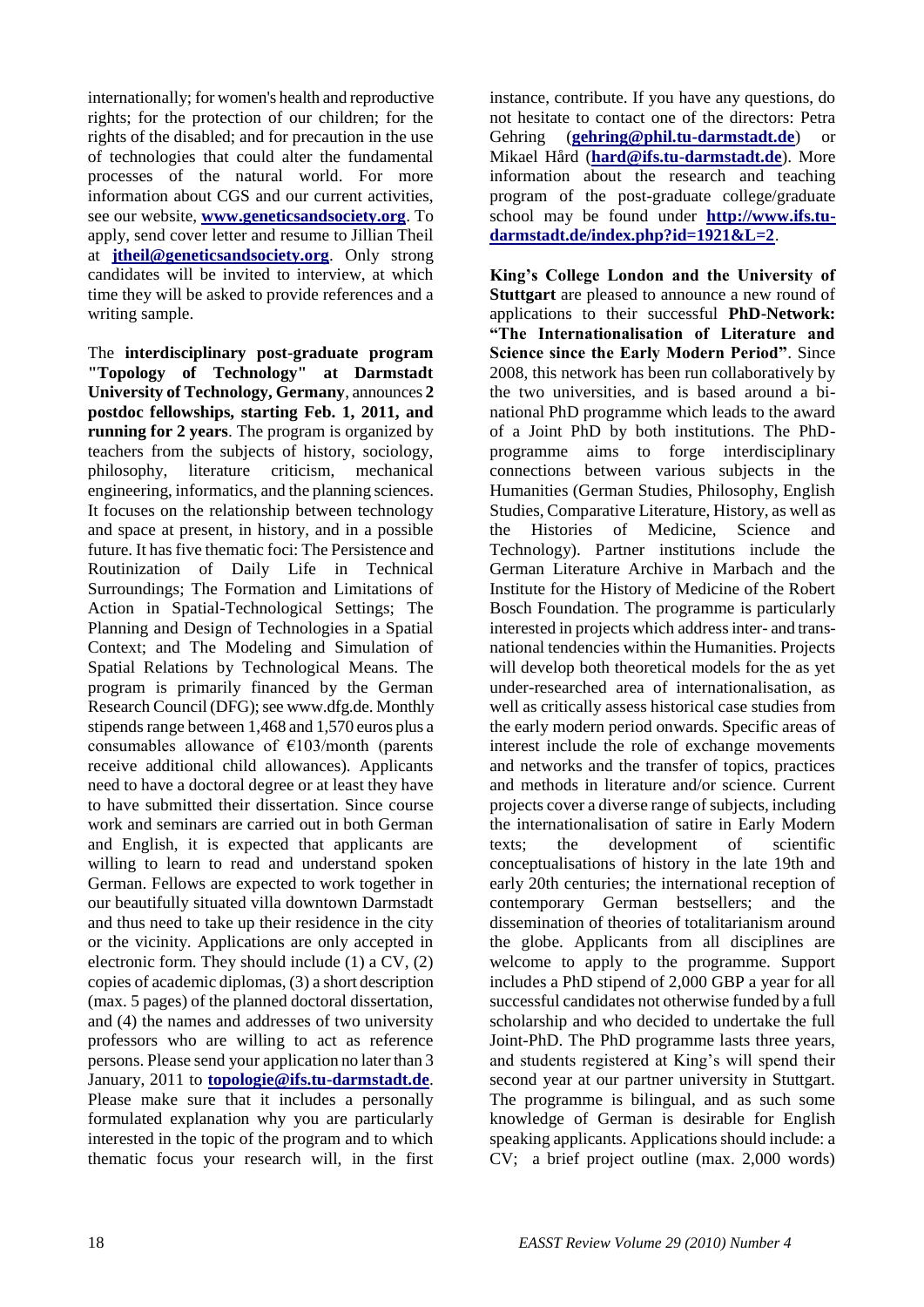including the topic, thesis, state of research, methods and a plan of work; and a cover letter (max. 600 words) explaining your interest in the programme and the thematic connections between your research project and your previous academic experience. Please address all applications and enquiries to: Dr. Ben Schofield, PhD-Net "Internationalisation of Literature and Science", Department of German, King"s College London, Strand, London WC2R 2LS, UK. Email: **[benedict.schofield@kcl.ac.uk](mailto:benedict.schofield@kcl.ac.uk)**. The **deadline for applications is Friday 14th January 2011**.

**MIT"s Program in Science, Technology, and Society** expects to fill **a post-doctoral fellowship for the 2011-2012 academic year**. The purpose of this fellowship is to foster research on the history of modern physical sciences by a recent recipient of the Ph.D. degree. The physical sciences may be interpreted broadly to encompass such disciplines as physics, astronomy, chemistry, mathematics, and earth sciences, as well as border fields between these disciplines. Projects should focus on topics dating since the beginning of the nineteenth century. Although projects may focus on any geographical region, comparative studies or projects that focus on non-European and non-American topics are particularly encouraged. The fellowship is open to all candidates regardless of citizenship, who have earned a Ph.D. in the history of science or cognate field. The candidate must be eligible for visa sponsorship. To apply for the fellowship, the candidate must have the Ph.D. in hand by the time the fellowship would begin, and must have obtained the Ph.D. no more than three years prior to beginning the fellowship. Primary responsibilities include (1) residence in the Boston / Cambridge area during the term of the appointment; (2) presentation of research in a colloquium or seminar in MIT"s Program in Science, Technology, and Society; (3) participation in area workshops on the history of physical sciences; and (4) participation in the teaching of a one-semester undergraduate course. The fellowship provides a salary of \$44,304 plus health insurance. The one-year, 12-month position begins July 2011. There is a possibility for an additional one-year renewal. For more information, contact Prof. David Kaiser at **[dikaiser@mit.edu](mailto:dikaiser@mit.edu)**. In addition to a c.v. and two recommendation letters, applicants should submit a proposal for research to be conducted during the fellowship year; a writing sample (a published article or section from the dissertation); and a proposed course syllabus. Please do not send electronic copies. **Application materials should** 

**be sent by 1 February 2011** to: Paree Pinkney, Program in Science, Technology, and Society. Massachusetts Institute of Technology, 77 Massachusetts Avenue, E51-185, Cambridge, MA 02139 USA.

**A doctoral studentship** is available at the **Institute for Science, Innovation of Society (University of Oxford)** for a student interested in conducting doctoral research on intellectual property rights and biomedical research. The studentship is for a minimum of two years, with a possibility of extending it to a third one. The doctoral project will be part of a new research program on property rights and modes of exchange in the contemporary biosciences. Candidates with postgraduate experience in qualitative social scientific research will be preferred. Projects may focus on publicprivate collaborations for research on neglected diseases, the legal status of pluripotent cell lines, the uses of patented genetically modified animals in medical research, and similar topics. For more information, please contact Javier Lezaun (**[javier.lezaun@sbs.ox.ac.uk](mailto:javier.lezaun@sbs.ox.ac.uk)**). The Institute for Science, Innovation and Society (**<http://www.sbs.ox.ac.uk/centres/insis/>**) is part of the University of Oxford's Saïd Business School. **The deadline for application to the School's Doctoral Programme is 7 January 2011**. For more information on see: **[http://www.sbs.ox.ac.uk/Documents/newsletters/](http://www.sbs.ox.ac.uk/Documents/newsletters/DPhil/Doctoral_Programme_Flyer_2010.html) [DPhil/Doctoral\\_Programme\\_Flyer\\_2010.html](http://www.sbs.ox.ac.uk/Documents/newsletters/DPhil/Doctoral_Programme_Flyer_2010.html)** and **<http://www.sbs.ox.ac.uk/degrees/dphil/>**.

Applications are invited for **three six-month Post-Doctoral Researchers in 2011** within the **STS research programme of Maastricht University**. See

**[http://www.maastrichtuniversity.nl/web/Facultie](http://www.maastrichtuniversity.nl/web/Faculties/FASoS/Theme/Research/ResearchInstituteForArtsAndSocialSciences.htm) [s/FASoS/Theme/Research/ResearchInstituteFor](http://www.maastrichtuniversity.nl/web/Faculties/FASoS/Theme/Research/ResearchInstituteForArtsAndSocialSciences.htm) [ArtsAndSocialSciences.htm](http://www.maastrichtuniversity.nl/web/Faculties/FASoS/Theme/Research/ResearchInstituteForArtsAndSocialSciences.htm)** or contact Prof. Wiebe E. Bijker for more information: **[w.bijker@maastrichtuniversity.nl](mailto:w.bijker@maastrichtuniversity.nl)**. The fellowship is designed for junior scholars who have recently received their PhDs in order to provide an opportunity to prepare material for publication and to develop a research funding proposal to the Netherlands Organisation for Scientific Research (NWO). During the six months of the fellowship, a professor of the STS staff will act as mentor. These include Prof. Wiebe Bijker, Prof. Karin Bijsterveld, Prof. Ernst Homburg, Prof. Tsjalling Swierstra, Prof. Sally Wyatt. The Post-Doctoral fellows are expected to deliver a presentation within the internal STS research seminar during the first month,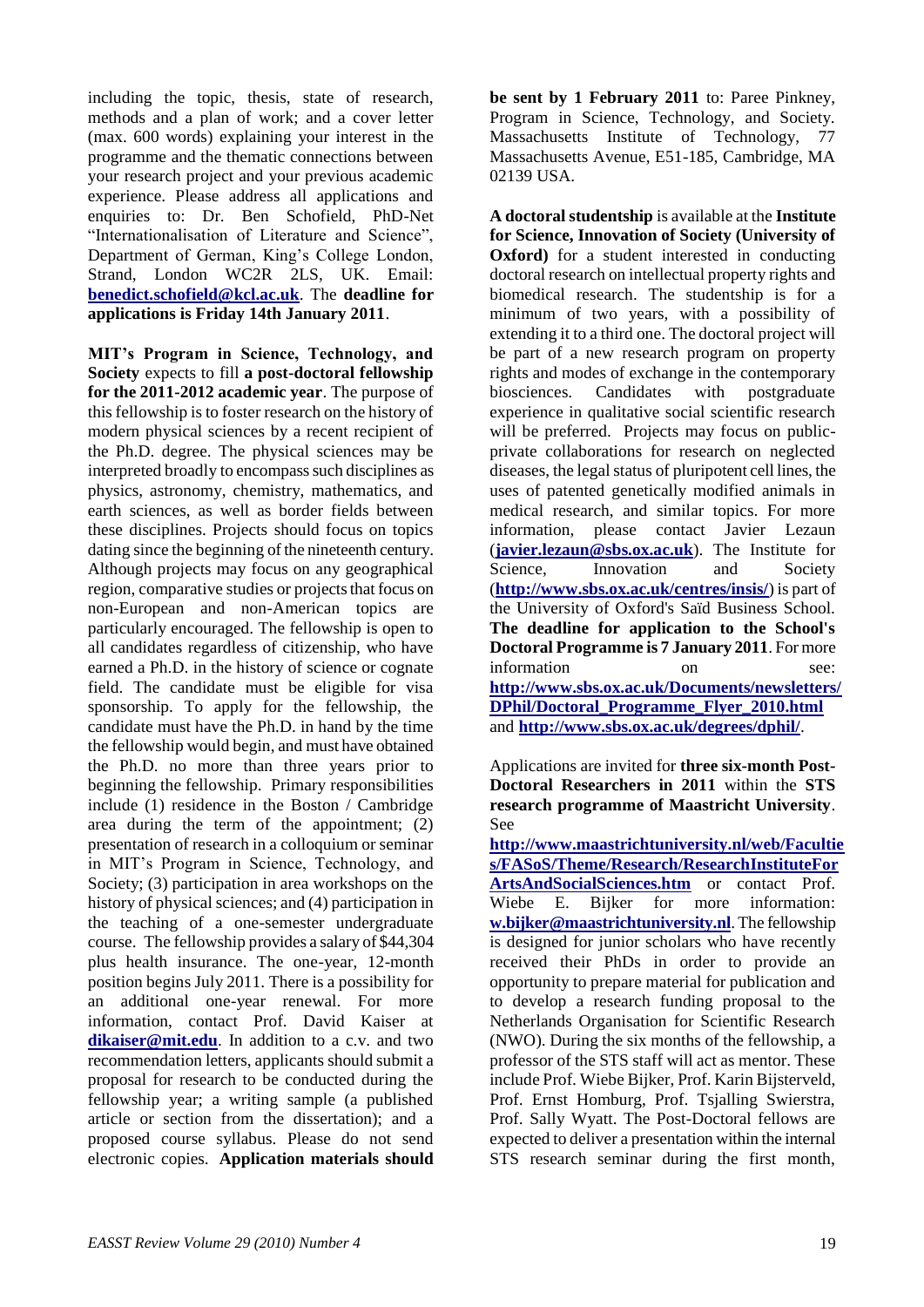prepare at least one publication (in which STS Maastricht is acknowledged upon publication). A draft of the publication should be circulated no later than 2 months before the end of the fellowship to receive feedback, prepare a grant application for a new research project, and participate in all STS research meetings during the period of the fellowship, and be present at the department on a regular basis. We are looking for a prospective Postdoc candidate with PhD in STS, from a university in the Netherlands or abroad. The PhD should be completed by the time of application. Clear evidence of or potential for international excellence in published research. Fluency in spoken English and excellent written and verbal communication skills. Experience with grant acquisition would be desirable. Willingness and proven ability to work in a team and to liaise with colleagues and students in a university environment. Ability to develop contacts and participate in internal and external networks for the exchange of information and collaboration. The appointment as Post-doc candidate (researcher) is offered for a six-month period with a probation period of two months. Depending on experience and qualification, the gross monthly salary is about  $\epsilon$  2.977,00 gross per month, scale level 10 (based on a full-time appointment). The gross salary for the six-month period is about  $\epsilon$  20.700,00 (based on a full-time appointment). There is no formal application form. Applications are welcome in any area of the work of the STS research group. Candidates are invited to submit their application, including: (1) letter of motivation,  $(2)$  CV,  $(3)$  a 2-page statement outlining what you will work on while in Maastricht and why you want to be based the STS group in Maastricht University, (4) a copy of a publication, (5) a copy of your dissertation and (6) the names and addresses of two referees. **The deadline for submitting your application is January 1, 2011**. Please send your application to the Secretariat of the Faculty Office, Faculty of Arts and Social Sciences, P.O. Box 616, 6200 MD Maastricht, The Netherlands. Applications can also be submitted electronically at: mail **[pzfdcwvacatures@maastrichtuniversity.nl](mailto:pzfdcwvacatures@maastrichtuniversity.nl)**.

**The Innovation Studies Group at Utrecht University** would like to draw your attention to these upcoming positions and invite interested candidates to contact Dr. Alexander Peine (e-mail: **[a.peine@geo.uu.nl](mailto:a.peine@geo.uu.nl)**; Tel: +31 30 2532782) or Prof. Dr. Harro van Lente (e-mail: **[h.vanlente@geo.uu.nl](mailto:h.vanlente@geo.uu.nl)**); Tel: +31 30 2537807). **Post-doctoral position: Socio-technical scenarios and strategy articulation in the fields of** 

**Nanomedicine and energy** (full-time for the duration of 18 months). While the shape of nanotechnology applications and their eventual embedding in society and economy are uncertain, controlled speculation about applications and impact is possible with the help of socio-technical scenarios (see the results of the TA NanoNed program, **[www.nanoned.nl](http://www.nanoned.nl/)**). Socio-technical scenarios as a constructive technology assessment approach build on insights from science, technology and innovation studies and on stakeholder knowledge. The postdoc will develop scenarios and organize stakeholder workshops aimed at articulation of strategic implications and potential impacts in the areas of Nanomedicine and energy. The project will be conducted in cooperation with a parallel project at the University of Twente. **PhDpositions: Articulation of sustainability in Nanomedicine and energy** (full-time for the duration of 4 years). The PhD project will explore the co-evolution of nanotechnology and articulations of sustainability in the fields of Nanomedicine and energy. While it is common knowledge that technology co-evolves with societal and individual needs, little is known about the early dynamics of this co-evolution. This project strives to illuminate these early dynamics by zooming in on the articulation of sustainability in the two complementary fields of Nanomedicine, where sustainability is related to the increasing pressure on health care systems in aging societies, and energy, where sustainability is defined by the quest to alter current regimes of energy production and use. To this end, the project will address how these broad ideas of sustainability are articulated and translated into more concrete ideas of "needs" as they are aligned with forms and definitions of nanotechnology in the ongoing streams of R&D activities and projects in the field.

**The Leo Apostel Centre for Interdisciplinary Studies (Brussels University)** offers **Post Doc positions and PhD scholarships** in a broad range of research fields including science and technology studies. See

**<http://www.vub.ac.be/CLEA/news/joboffers>**.

There is a vacancy for a **full-time PhD position at the Free University of Brussels** (ref. IBBT/SMIT/Privacy). The research centre IBBT-SMIT at the Free University of Brussels (Vrije Universiteit Brussel) offers a full time PhD position in the field of Social Sciences, more in particular of Media and Communication Studies. The vacancy is open for a research position of 4 years, in order to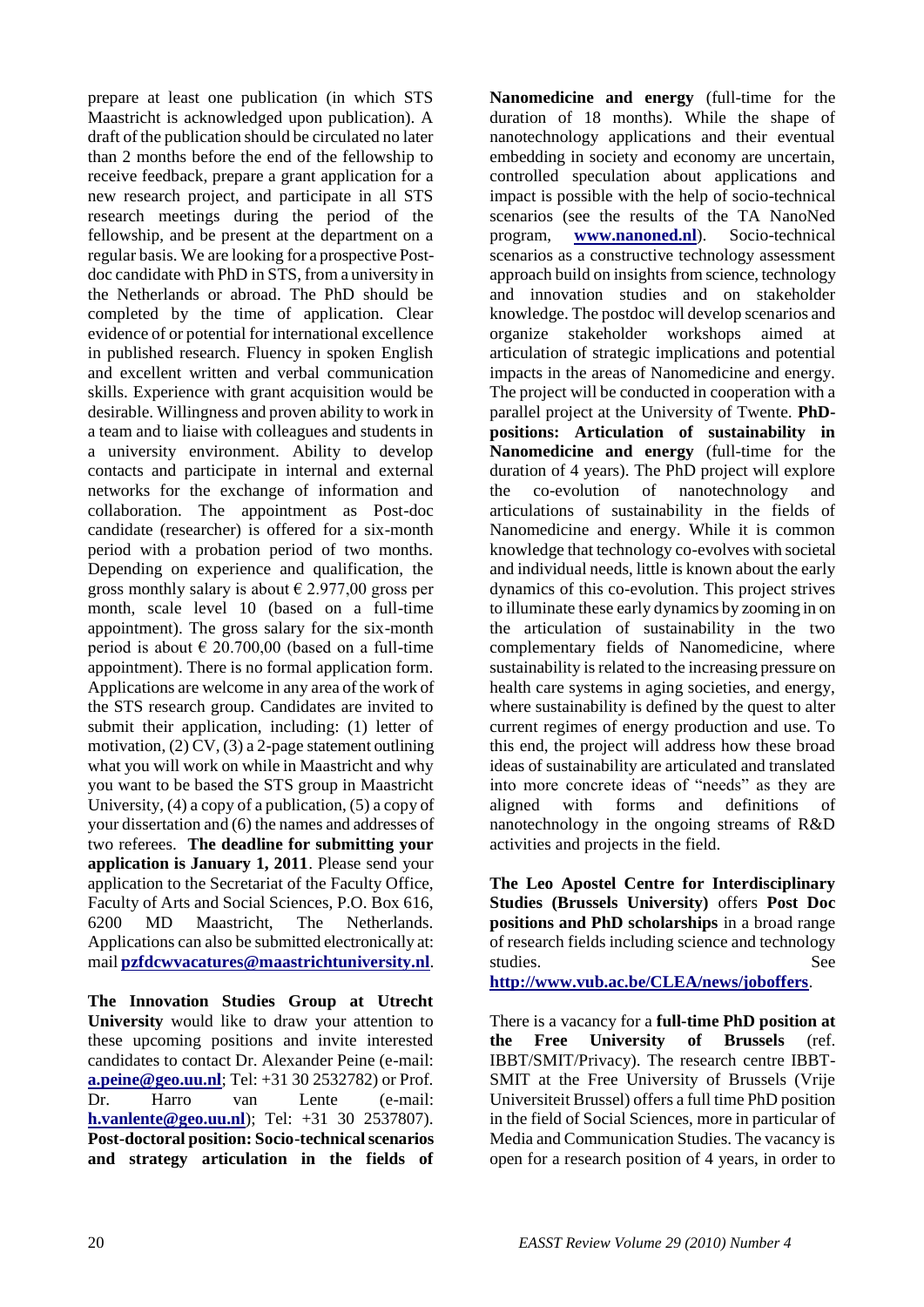realize a PhD on the use of social media and social networks sites, the reconfiguration of privacy practices and the social and technological consequences thereof. The position starts in January 2011, and is supervised by Prof. Jo Pierson. Candidates are expected to show strong affinity with and interest in the domain of audience and user studies, social media technologies and media sociology, and are holder of a Masters degree in Social Sciences (Communication Studies, Sociology, ...). **Applications are to be sent electronically as soon as possible (at the latest by 14th January 2011)** to Hans De Canck (**[Hans.De.Canck@vub.ac.be](mailto:Hans.De.Canck@vub.ac.be)**) and Prof. Jo Pierson (**[jo.pierson@vub.ac.be](mailto:jo.pierson@vub.ac.be)**). When applying, a motivation and an elaborated vision on the theme under concern are expected to be included with the CV. Contact information: Hans De Canck, IBBT-SMIT, Free University of Brussels (Vrije Universiteit Brussel), Pleinlaan 9, B-1050 Brusssels, Tel.: +32-(0)2-6291628. We are witnessing the rapid growth of a new generation of participatory and collaborative network technologies that provide individuals with a platform for sophisticated online social interaction. Social networks today have hundreds of millions of users and are transforming our social and professional interactions and to some extent are shaping society itself. Gradually, society is discerning that this development not only brings strong benefits to the social and economic fabric, but also introduces new risks related to privacy violations. At this stage, these issues are often perceived as isolated incidents that most organizations do not take accountability for. Yet, the implications of social networking environments for individual users, communities, organizations and society at large will become much more evident and most likely more substantial if necessary precautions are not taken. Especially alarming is the massive responsibility that individuals incur with respect to managing privacy and security risks arising from the information collected and shared about their everyday life on social networking sites. This phenomenon is has been coined as the responsibilisation of individuals. The main objective of the overall research project is to mitigate the responsibilisation of individuals who use or are affected by social networking services by making the underlying social networking infrastructures and the organizations that run them more accountable. In order to achieve this objective first an understanding of the target audience is required as well as forms of responsibilisation. This target audience includes users, communities and organizations in Flanders (Belgium). The plan is to

develop solutions that facilitate better decision making with respect to the target groups, privacy and security concerns, and that mitigate the risks, threats and concerns that currently are manifest in this domain. The PhD research position at IBBT-SMIT (Vrije Universiteit Brussel) is part of this larger four-year interdisciplinary research project on security and privacy in online social networks, involving different Belgian universities and one American university. More in particular the doctoral research has a twofold perspective. On the one hand it wants to understand the practices and needs of users with regard to privacy issues within social network sites, mainly based on the use of qualitative and ethnographic methods. On the other hand it will focus on the critical design variables and tools for social software. For the latter a translation needs to be made from the user research findings to possible guidelines and requirements for future media and technological solutions.

**Harvard University** has a **Postdoctoral Position available in Science, Technology and Society**. The **deadline is January 15th, 2011**. The John F. Kennedy School of Government and the School of Engineering and Applied Sciences (SEAS) at Harvard University are seeking to hire a Postdoctoral Fellow with expertise in Science, Technology and Society (STS). The one-year position will carry a teaching load of one undergraduate course in Technology and Society; the successful candidate will also assist in STS Program activities and build links between STS and SEAS. Renewal for a second year may be possible contingent on satisfactory performance. Candidates should be qualified to carry out research on the social implications of one or more aspects of engineering or applied sciences, such as information and communication technologies, biotechnology, or nanotechnology. Areas of specialization might include studies of innovation; risk and regulation; intellectual property; new research partnerships and research governance; or ethical issues in technological R&D. Research experience on comparative, international and global issues is especially welcome. Interdisciplinary teaching experiences are highly desirable. Candidates should hold a Ph.D. or equivalent degree in an appropriate field, including science and technology studies, sociology, law, political science, economics, or engineering. Interested candidates should submit a curriculum vitae, a cover letter with a statement of research interests, a writing sample or representative publication, and three letters of recommendation in paper copy to Professor Sheila Jasanoff, Director,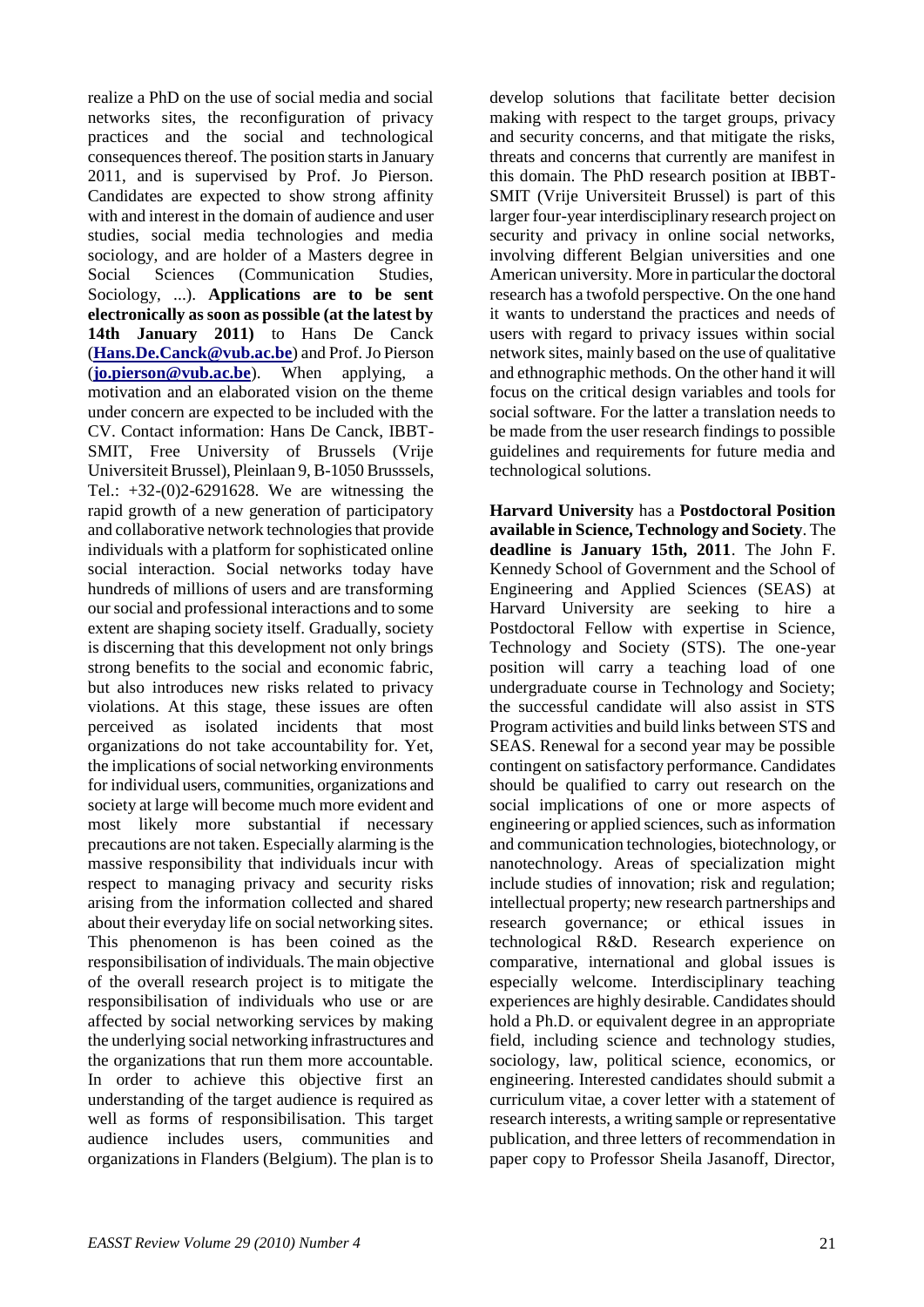Program on Science, Technology and Society, Harvard University, John F. Kennedy School of Government, 79 John F. Kennedy Street, Mailbox 17, Cambridge, MA 02138. Review of applications will begin on January 15, 2011 and continue until the position is filled. Applications from women and minorities are especially encouraged. Harvard University is an Equal Opportunity, Affirmative Action Employer.

**The Center for Nanotechnology in Society at Arizona State University** (CNS-ASU) seeks to fill **one post-doctoral associate position in the societal aspects of nano-scale science and engineering** (NSE) **starting October 2011**. The post-doctoral associate is expected to collaborate closely with CNS-ASU researchers on the Center"s ongoing research and outreach activities, perform significant independent research, and contribute to educational programs. The fellowship is available for one year and renewable for additional years. Required qualifications for the post-doctoral fellowship include: a doctorate in a related area; demonstrated interest in the societal aspects of scientific and technological advance in general and nanotechnologies in particular; and evidence of high achievement in both research and teaching. Desired qualifications include interest and/or experience in: urban sustainability, equity issues, outreach and informal science education. **Closing date is February 28, 2011**; if not filled, every Friday until search is closed. A complete application consists of a detailed letter of application stating qualifications, experience, research plans, and teaching interests; curriculum vitae; and the names and contact information of three references. Please submit to: Regina Sanborn, Program Manager, Center for Nanotechnology in Society at Arizona State University at **[regina.sanborn@asu.edu](mailto:regina.sanborn@asu.edu)** (applications by email ONLY). Applications missing any of the required documents will not be considered. This appointment is dependent upon funding from a specific source other than state appropriations (i.e., a cooperative agreement and supplementary awards from the National Science Foundation for CNS-ASU). As such, this appointment may terminate if funding is not available. The Center for Nanotechnology in Society at Arizona State University (CNS-ASU) (**[http://cns.asu.edu](http://cns.asu.edu/)**) is a federally-funded research, education, and outreach center dedicated to understanding the legal, ethical, and other societal implications of nanotechnology. CNS-ASU works intimately with the Consortium for Science, Policy and Outcomes (www.cspo.org), which offers an

innovative, interdisciplinary environment for developing and testing research and teaching ideas related to the governance and conduct of science and technology in the public interest. ASU conducts pre-employment screening for all positions, which includes a criminal background check, verification of work history, academic credentials, licenses, and certifications. Arizona State University is a new model for American higher education, an unprecedented combination of academic excellence, entrepreneurial energy and broad access. This New American University is a single, unified institution comprising four differentiated campuses positively impacting the economic, social, cultural, and environmental health of the communities it serves. Its research is inspired by real world application blurring the boundaries that traditionally separate academic disciplines. ASU serves more than 70,000 students in metropolitan Phoenix, Arizona, the nation"s fifth largest city. ASU champions intellectual and cultural diversity, and welcomes students from all fifty and more than one hundred national across the globe.

The **Department of Technology and Social Change** at **Linköping University** will hire a new **full professor** during 2011 (employment will commence July 1, 2012). The position is defined within the broad area of Science and Technology Studies and/or Science, Technology and Society. As yet the position has not been announced but this notification is posted as it will be, in February 2011, before this website is updated again. For information about the Department of Technology and Social Change, please see: **<http://www.tema.liu.se/tema-t?l=en&sc=true>**. This is also where the position will be advertised in February 2011. For information, please contact Sven Widmalm (**[sven.widmalm@liu.se](mailto:sven.widmalm@liu.se)**) and, after January 1, Jenny Palm (**[jenny.palm@liu.se](mailto:jenny.palm@liu.se)** ).

**A PhD position** is available for the project, **"Older people, information and choice: assessing the reconfiguration of social care and health care for older people".** The position is at **Aston University in Birmingham, UK**. Choice is at the heart of current policy proposals to transform the delivery of health and social care. Failure to incorporate older people"s understandings of their role in relation to service delivery has been consistently highlighted as leading to policy weaknesses. To remedy this position, key objectives for the studentship are: To examine how older people perceive choice in social care and health services: whether these perceptions differ across sectors, and whether they are static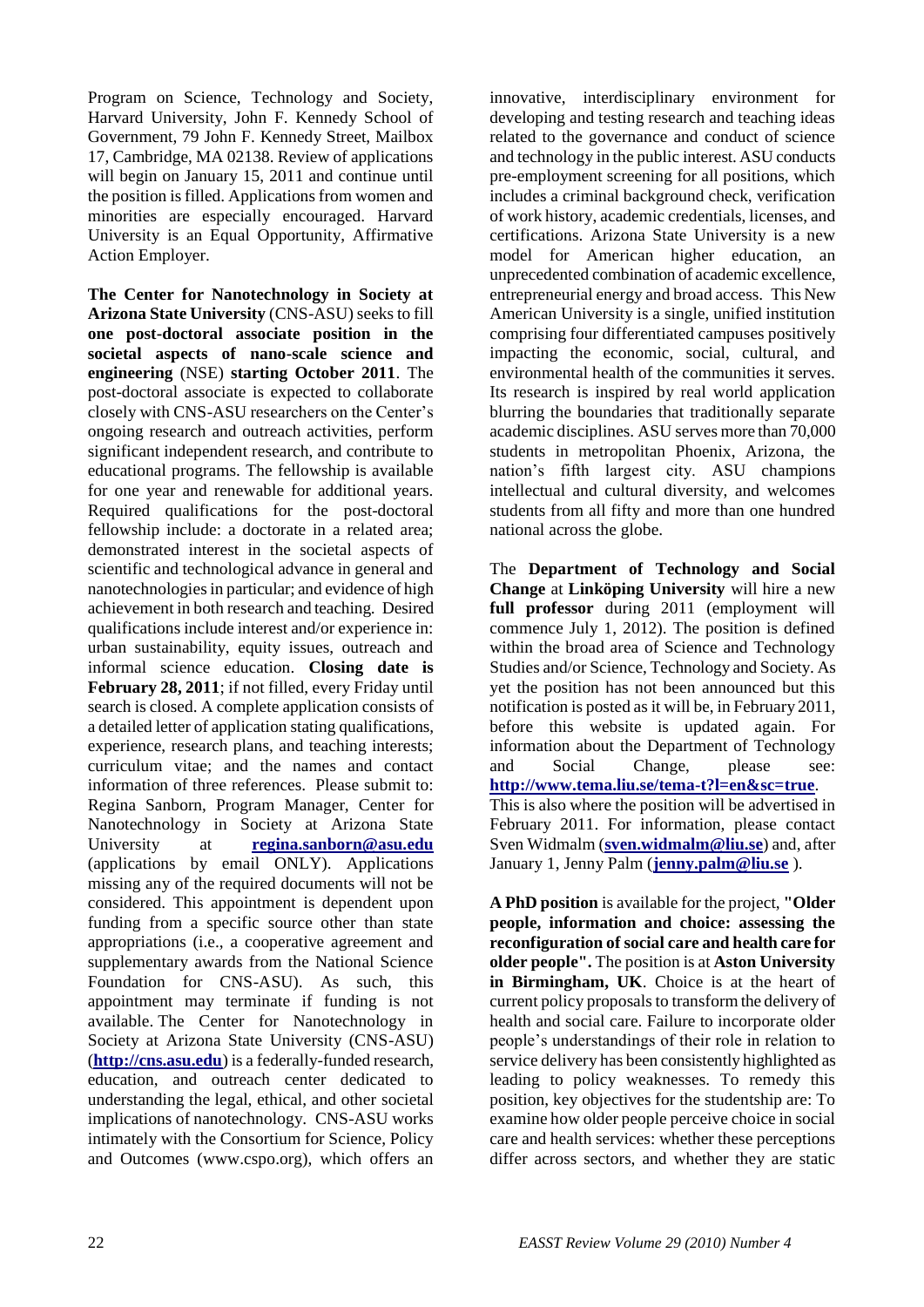over time or amenable to change depending on personal experience; and to examine how older people exercise choice in social care and health services. In particular, to identify the barriers to, and facilitators of, older peoples' use of information, and the role of sectoral context and formal and informal networks in this process. The PhD studentship adopts an interdisciplinary approach, spanning public policy, sociology and psychology to develop a rich and contextualised understanding of the decision-making processes involved in the extension of service user choice for older people across health and social care in the West Midlands. It will be the first study to have used such an interdisciplinary approach to tackle this topic of growing policy importance. Applications, comprising a full CV, a supporting letter stating your interest in the project and in ageing research more generally, and a completed application form downloadable from:

**[http://www1.aston.ac.uk/lss/research/postgradua](http://www1.aston.ac.uk/lss/research/postgraduate-research/research-degrees-structure/) [te-research/research-degrees-structure/](http://www1.aston.ac.uk/lss/research/postgraduate-research/research-degrees-structure/)**should be returned by e-mail directly to Anneliese Dodds at **[a.dodds@aston.ac.uk](mailto:a.dodds@aston.ac.uk)**. Eligible applicants must have, or expect to obtain, a good honours degree (first class or upper second) or hold an MSc in a relevant discipline. Eligible applicants must have the necessary English Language requirements: a minimum score of 620 (260 minimum in computer test) in TOEFL OR IELTS with minimum marks of 6.5 in each section and an overall band of 7.0. Interviews for shortlisted candidates will take place week commencing 28th February 2011. (If you have not heard from us within six weeks of the closing date, please assume that on this occasion, your application has been unsuccessful.) **Closing date for receipt of applications: Friday, 28th January 2011**.

There is a job available as a **Curator in the History of Science at the Science Museum, London**. A specialist curatorial position has arisen in the Collections Unit based at the Science Museum, London. This role is for an individual with a good knowledge of the history of science and, ideally, experience of working with museum objects. A commitment to developing and communicating knowledge of the history of science and its associated material culture using all media – exhibition, publication, web, presentation and broadcast – is essential. You should be able to present knowledge in innovative ways to a wide variety of audiences, including the general public, specialists and academics. You must be able to research and deliver outputs across a range of media

engaging with a variety of audiences; this will entail the ability to write in different registers to suit different audiences. You should be able to demonstrate experience of, or capacity for, good collecting practice [discrimination in selection within collecting policy of objects, assessing their usability for story-telling]. It would be an advantage to have collections management experience, including handling and assessing objects, basic documentation and more detailed cataloguing. As a major part of this post"s responsibilities will be focused on the Making of Modern Science gallery (due to open 2014), team-working skills are an essential prerequisite for this job. You must be comfortable dealing with people at all levels. We are looking for an individual with specialist interests in, for example and in particular, the history of the physical sciences, earth sciences, history of environmental studies, and knowledge of the modern period (from 1750). We will, however, consider candidates with knowledge of other sciences and periods who have the requisite skills. You should be able to work with contextual understanding to represent these subjects effectively at a level that would normally be represented by a minimum of a Masters degree in a relevant discipline: history of science, technology, medicine, etc. Candidates with alternative – or greater – qualifications are welcomed. The Making of Modern Science gallery development is supported by the Heritage Lottery Fund. For further information about the Science Museum, a full job description, and details of how to apply, please visit **[www.sciencemuseum.org.uk/vacancies](http://www.sciencemuseum.org.uk/vacancies)**

(Job reference: CUR/1210-EXT). Please note that, under European Community employment law, the Museum is obliged to assess candidates from the UK and EC before considering candidates from other nations. **Closing date: 10th January 2010**. Interviews will be held in the week commencing 17th January.

There is **one vacant post for a doctoral student or a postdoctoral fellow** in the **Department of Information Processing Science, University of Oulu, Finland.** The post will be filled until July 31 2012 (with a possibility of a two year extension, i.e. until July 31 2014). The successful applicant will participate in a research project funded by Academy of Finland that addresses e-research collaboration and e-infrastructure development from a sociotechnical point of view. Applicants may have a variety of interests in the topic area, including but not limited to digital preservation and curation, sharing and reuse of scientific data, scientific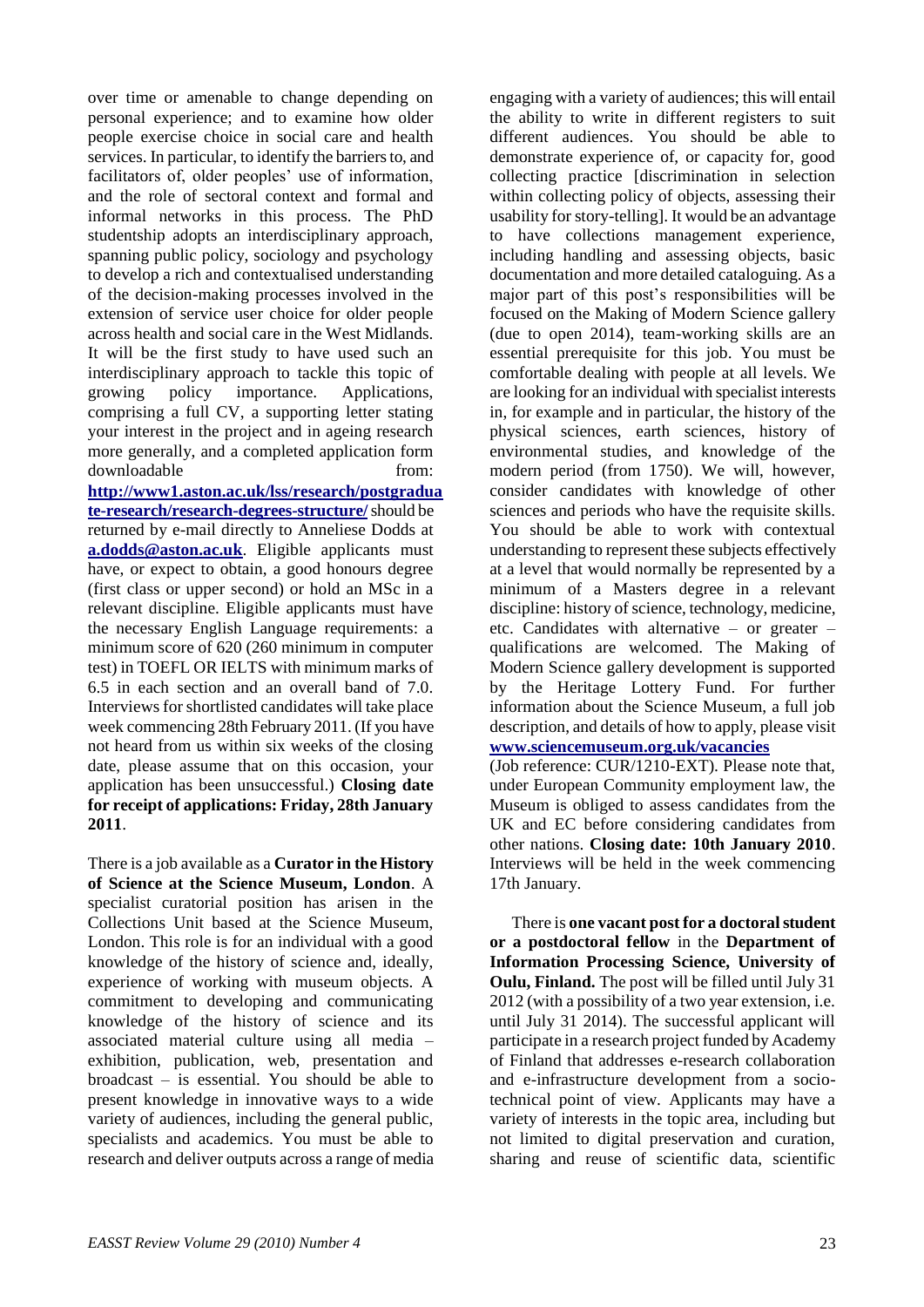information management, collaborative work in research networks, scientific collaboration, largescale infrastructures, collaborative infrastructure building ('infrastructuring'), Research 2.0/3.0, open research movements, such as open access, open data, open source, open standards. A successful applicant is likely to be interested in some of the following fields of research: Information Systems, Computer-Supported Cooperative Work, Social Informatics, Workplace Studies, Participatory Design, Action Research, Information Studies, Science and Technology Studies, Infrastructure Studies. A successful candidate should hold a suitable M.Sc. or Ph.D. degree. For a doctoral student it is required that the applicant will apply for a doctoral student status in the Department of Information Processing Science, University of Oulu. The duties of the doctoral student consist mainly of full-time academic research required for doctoral degree. The postdoctoral fellow is expected to carry out research that relates to the topic of e-research collaboration and e-infrastructure development. The duties of both posts may also include some research administration and research assistance, which enhance development in the researcher career. The salary for the post will be based on levels 1-4 (doctoral student) or levels 5-6 (postdoctoral fellow) of the demand level chart for university-level teaching and research staff of the government pay system for Finnish universities, the job-specific component of the salary thus being EUR 1687,28 - 2311,51 per month (doctoral student) or 2682,35 - 3145,32 (postdoctoral fellow). In addition, a salary component based on personal work performance will be paid (maximum of 46,3 % of the job-specific component). Applications should be written in English. An application should present the applicant's reasons for applying for the post (a motivation statement). In addition, applications should include the following appendices: Curriculum Vitae; List of publications; A transcript of studies (doctoral student); A copy of the doctorate certificate (postdoctoral fellow); A brief statement of research interests or a preliminary research plan; 2-3 publications (if the applicant has already published scholarly papers); and other documentation that the applicant considers relevant. Applications should be sent to University of Oulu, Kirjaamo/Office of Registrar, PO Box 8000, FI-90140 University of Oulu, FINLAND **by January 14 2011 before 4:15 p.m**. Note that application documents will not be returned. In the application

process, priority will be given to applicants who have good research potential. Interviews may be organized with selected applicants. More information is available at **<http://www.tol.oulu.fi/index.php?id=871>** and by contacting Helena Karasti, by mobile phone +358- (0)40-7093606 or email helena.karasti[at]oulu.fi.

There is an **opening for a Research Associate in the History of Medicine, Centre for the History of Science, Technology and Medicine, University of Manchester**. The job reference is LS/11353, and the URL is **[http://www.manchester.ac.uk/aboutus/jobs/vaca](http://www.manchester.ac.uk/aboutus/jobs/vacancies/research/vacancy/index.htm?ref=179967) [ncies/research/vacancy/index.htm?ref=179967](http://www.manchester.ac.uk/aboutus/jobs/vacancies/research/vacancy/index.htm?ref=179967)**. Manchester University has an increasing reputation for studies in the 'contemporary history' of British medicine. We have used the Manchester Region as a 'laboratory' for studies of Public Health Politics, of Hospital development, of minority ethnic clinicians, and of the reconfiguration of bio-medical sciences. The present vacancy represents a substantial development of this research programme -- to help research and write a history of the Manchester Faculty of Medicine and its associated hospitals and departments since WWII -- a pioneer analysis of the interplays of research programmes, teaching and service developments, viewed in national and international contexts. The post would suit a historian of modern medicine, science or allied field, with a recent (or imminent) PhD, who wishes to develop their profile in recent history of medicine. It might also suit a PhD graduate in social sciences with a demonstrably strong interest in recent medical and political history and a determination to train as a historian. Informal inquiries may be made to Professor John Pickstone, Tel: + 44 (0) 161 275 5926, or Email: **[John.Pickstone@manchester.ac.uk](mailto:John.Pickstone@manchester.ac.uk)**. Further particulars - ref LS/11353: **[http://www.manchester.ac.uk/\\_contentlibrary/\\_v](http://www.manchester.ac.uk/_contentlibrary/_vacancies/furtherparticularsmax10mbpdf,179967,en.pdf) [acancies/furtherparticularsmax10mbpdf,179967,](http://www.manchester.ac.uk/_contentlibrary/_vacancies/furtherparticularsmax10mbpdf,179967,en.pdf) [en.pdf](http://www.manchester.ac.uk/_contentlibrary/_vacancies/furtherparticularsmax10mbpdf,179967,en.pdf)**. To request a hard copy, please contact The Directorate of Human Resources Tel: + 44 (0) 161 275 8836 or Email: **[lifesciences](mailto:lifesciences-hr@manchester.ac.uk)[hr@manchester.ac.uk](mailto:lifesciences-hr@manchester.ac.uk)**. The **closing date for applications is 28 January 2011.**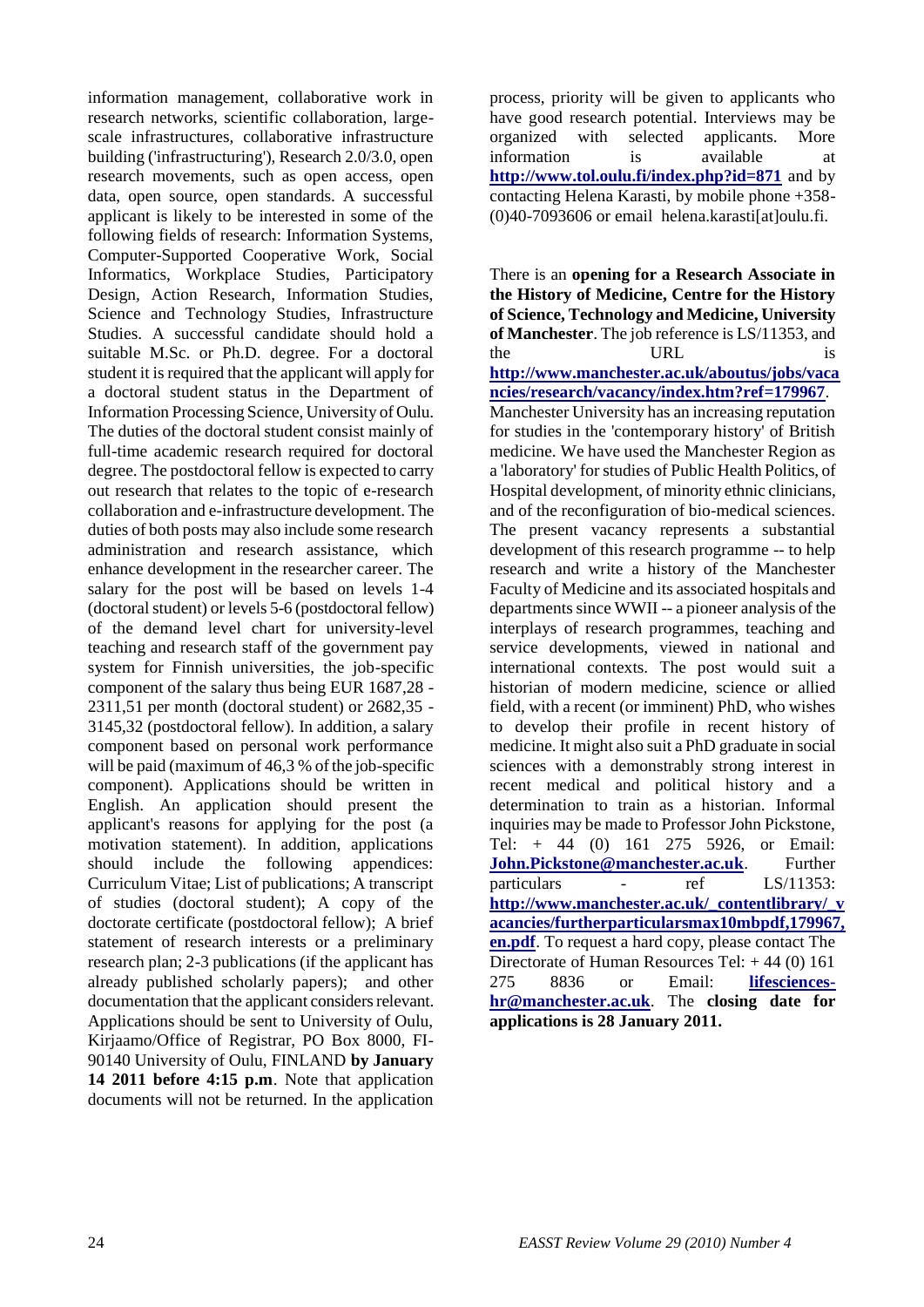The International Committee for the History of Technology, ICOHTEC, welcomes sub-missions for its new article prize, Maurice Daumas Prize, which aims to encourage innovative and superbly written research in the history of technology. ICOHTEC is interested in the history of technology focusing on technological development as well as its relationship to science, society, economy, culture and the environment. The history of technology covers all periods of human history. There is no limitation as to theoretical or methodological approaches. The Maurice Daumas Prize will be awarded to the best submission of an article on the history of technology published in a journal or edited volume in 2009 or 2010. Submissions are welcomed from junior and senior scholars of any country, and they can focus to study the technological past of any part of the world. Eligible to the prize are original published articles in any of the official ICOHTEC languages (English, French, German, Russian or Spanish). If the language of publication is not English, applicants should include a three-page English summary. For the Maurice Daumas Prize 2011, please send your submission to each of the four Prize Committee members. Your submissions must be postmarked not later than 24 January 2011. The submission should be accompanied by a CV and, if applicable, a list of publications. Applicants are free to add references or reviews on the work submitted. The winner will be contacted in mid-June 2011. The prize will be awarded at our 38th Symposium, 2 – 7 August 2011 in Glasgow, UK. The winner will receive a money prize worth of Euro 500 as well as travel grant of Euro 300 (if needed) to attend the ICOHTEC Symposium of 2011. Send a complete application as a pdf-file attach-ment to each of the following Article Prize Committee members: **[anna.storm@sh.se](mailto:anna.storm@sh.se)**, **[colin.divall@york.ac.uk](mailto:colin.divall@york.ac.uk)**, **[mhessler@hsu-hh.de](mailto:mhessler@hsu-hh.de)** and **[pierre.lamard@utbm.fr](mailto:pierre.lamard@utbm.fr)**. The history of technology would never have become a prominent field of historical research without energetic pathbreakers. Maurice Daumas was one of them. His broad scientific production include an early work Les instruments scientifiques aus XVIIe et XVIIIe siècles, which gained good reputation and was also published as an English translation. During years 1962–1978, he edited a highly valued history of technology Histoire générale des techniques, 5 volumes, which has been translated into English and Spanish and used as a textbook in various countries.

In France, Daumas was also the pioneer of industrial archaeology. Daumas put great efforts to promote the history of technology as a discipline, and he contributed to several societies, journals and conferences. He was also the first secretary general of ICOHTEC and the host of its symposium at Ponta-Mousson in 1970. For further information: **[http://www.persee.fr/web/revues/home/prescript/](http://www.persee.fr/web/revues/home/prescript/issue/rhs_0151-4105_1984_num_37_3) [issue/rhs\\_0151-4105\\_1984\\_num\\_37\\_3](http://www.persee.fr/web/revues/home/prescript/issue/rhs_0151-4105_1984_num_37_3)**

The **British Society for the History of Mathematics** is pleased to announce the biennial **Neumann Prize for 2011**. The prize is awarded for a book in English (including books in translation) dealing with the history of mathematics, aimed at a broad audience and published in 2009 or later. The prize is named in honour of Peter M. Neumann O.B.E., a former President and longstanding contributor to the Society. The winner of the prize of £600 will be announced in autumn 2011. Nominations for the prize are invited from individuals and publishers. Nominations should be sent to the chair of the judging panel, Martin Campbell-Kelly at **[m.campbell](mailto:m.campbell-kelly@warwick.ac.uk)[kelly@warwick.ac.uk](mailto:m.campbell-kelly@warwick.ac.uk)**. Publishers should send three copies of their nominated book(s) to Professor Martin Campbell-Kelly, Chair: BSHM Neumann Prize, Department of Computer Science, Warwick University, Coventry CV4 7AL, United Kingdom.

**André Feldhof wins the 2010 ESST Award for Aspiring Undergraduates in Science Technology and Society (STS).** The recipient of the 2010 ESST European Award for Aspiring Undergraduates in Science, Technology and Society (STS) is André Feldhof, a BA student in European Studies at Maastricht University, the Netherlands. The award committee thought that Feldhof's paper offered an informed and elaborate account of the connection between development of policies towards sustainable development in China and the relationship between this Asian country and the European Union. The European Masters Programme in Society, Science and Technology (ESST) is sponsoring an award of 1,000 euros annually for the best undergraduate paper in Science, Technology and Society. Undergraduates studying at any European university are eligible to apply and the competition is open to students in any field. For more information see **[www.esst.eu](http://www.esst.eu/)**.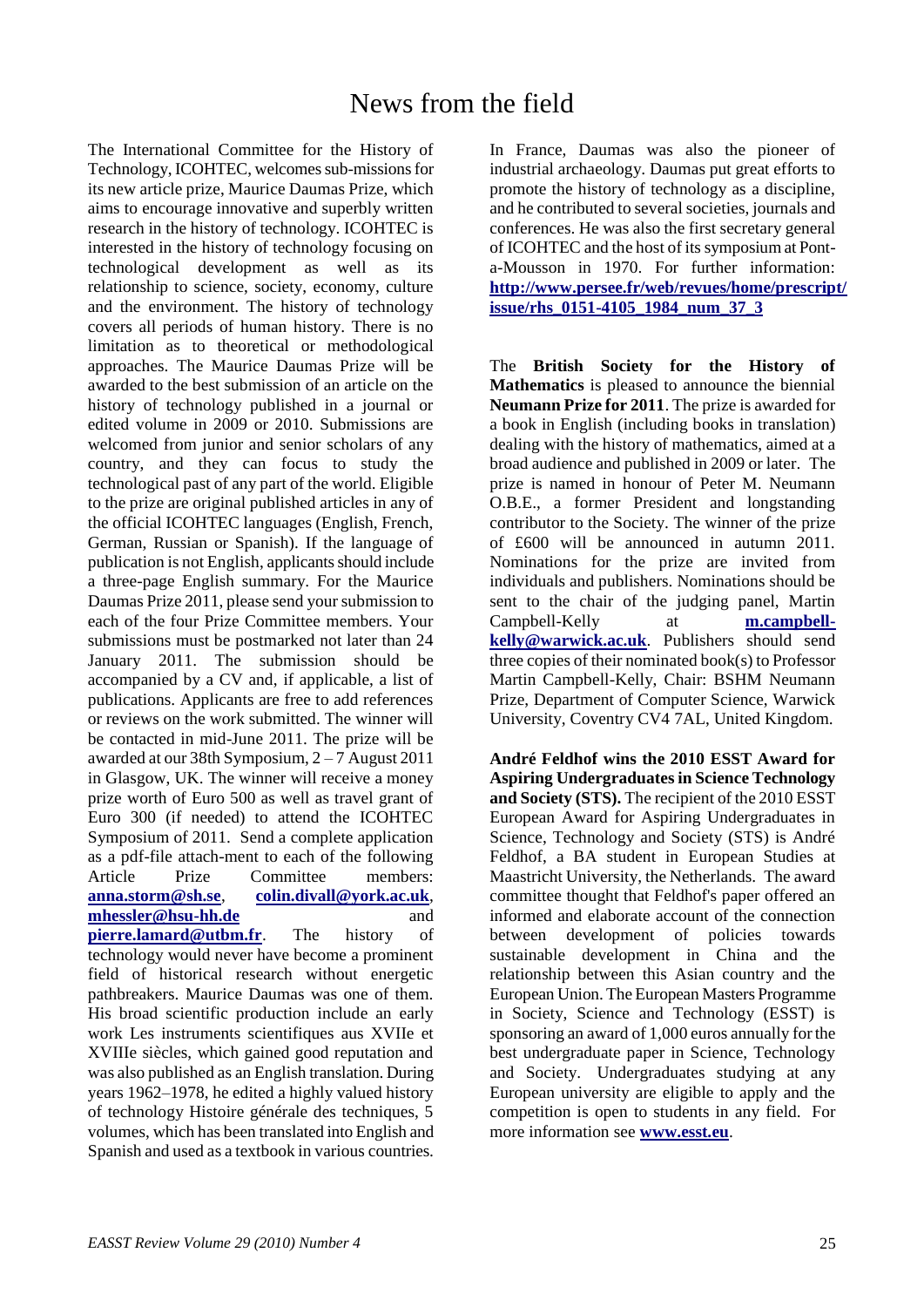A **call for papers** has been issued for a **special edition of the journal, Philosophy and Technology, on Robotics: War and Peace**. The **closing date for submissions is January 9th, 2011**. Two of the most philosophically interesting aspects of robotics technology are their use in military applications, and as engineered companions and helpers in the home. Military technology is going through a change that is as significant as the advent of gunpowder, or nuclear weapons. Robotics has made great advances in the last decade due mostly to research and development funded by various militaries around the world. The resulting systems stand to change every aspect of war and peacekeeping. At the other end of the spectrum, robots are being engineered to care for the elderly and provide love and companionship for the lonely. This special issue will be devoted to exploring the constellation of philosophical issues that revolve around the roll of robots in war and peace. We are interested in high quality papers that research not only the how of robotics, but also answer the tough questions of why we should, or should not, deploy these systems in our homes and battlefields. Suggested topics include, but are not limited to, the following: How does the growing use of telerobotic weapons systems affect the future of peaceful relations? Should autonomous weapons be deployed to the modern battlefield? Can the values of just war be advanced thorough robotics? Is it feasible or desirable to build peace keeping robots? How do robotic weapons systems change the roll of the human warrior? How can we program warrior virtues into a machine? Do drones contribute to a more or less stable world? What changes need to be made to modern thinking on the rules of war given the rapid growth of autonomous and semiautonomous weapons systems? How doe drones change the public understanding of war and piece? What values are driving the raise of robotic casualty care systems? How does one engineer ethical rules in robotic weapons and love or companionship in artificial agents? What philosophical values are driving the development of elder care robots? What ethical norms should inform the design of companion robots? Can philosophically interesting relations occur between humans and machines? Is Eros a robot? What are the sexual politics and gender issues involved in building robotic love dolls? We are particularly interested in papers that not only critique, but suggest ways to move forward on one of the most important issues confronting the philosophy of technology today. Given the pace at which robotic technology is developing, we have adopted a very tight schedule for this issue. Initial

submissions for review must be uploaded to the journal editorial management system by January 9th, 2011 with revised papers uploaded for final review in March 2011. This special issue will be published in July 2011 (3rd issue of Philosophy & Technology). Submissions will be taken through the journal"s website: **<http://www.editorialmanager.com/phte/>**. For further information please write to the guest editor: Professor John Sullins **[john.sullins@sonoma.edu](mailto:john.sullins@sonoma.edu)**

**Spontaneous Generations: A Journal for the History and Philosophy of Science** has issued a **call for papers**. Spontaneous Generations is an open, online, peer-reviewed academic journal published by graduate students at the Institute for the History and Philosophy of Science and Technology at the University of Toronto. Spontaneous Generations publishes high quality, peer-reviewed articles on any topic in the history and philosophy of science. For our general peerreviewed section, we welcome submissions of fulllength research papers on all HPS-related subjects. Scholars in all disciplines, including but not limited to HPS, STS, History, Philosophy, Women's Studies, Sociology, Anthropology, and Religious Studies are welcome to submit to our fifth (2011) issue. Papers from all historical periods are welcome. In addition to full-length peer-reviewed research papers, Spontaneous Generations publishes opinion essays, book reviews, and a focused discussion section consisting of short peer-reviewed and invited articles devoted to a particular theme. This year"s focus is "Science and Public Controversy." The journal consists of four sections: The focused discussion section, this year devoted to "Science and Public Controversy" (see below). (1000-3000 words recommended.) A peer-reviewed section of research papers on any topics in the fields of HPS and STS. (5000-8000 words recommended.) A book review section for books published in the last 5 years. (Up to 1000 words.) An opinions section that may include a commentary on or a response to current concerns, trends, and issues in HPS. (Up to 500 words.) **Submissions should be sent no later than 25 February 2011** in order to be considered for the 2011 issue. For more details, please visit the journal homepage at **[http://spontaneousgenerations.library.utoront](http://spontaneousgenerations.library.utoronto.ca/) [o.ca/](http://spontaneousgenerations.library.utoronto.ca/)**. The current focused discussion topic is Science and Public Controversy. The relationship between science and the public is often framed in terms of controversy. From early modern arguments over the age of the Earth and its place in the cosmos, through twentieth century discussions of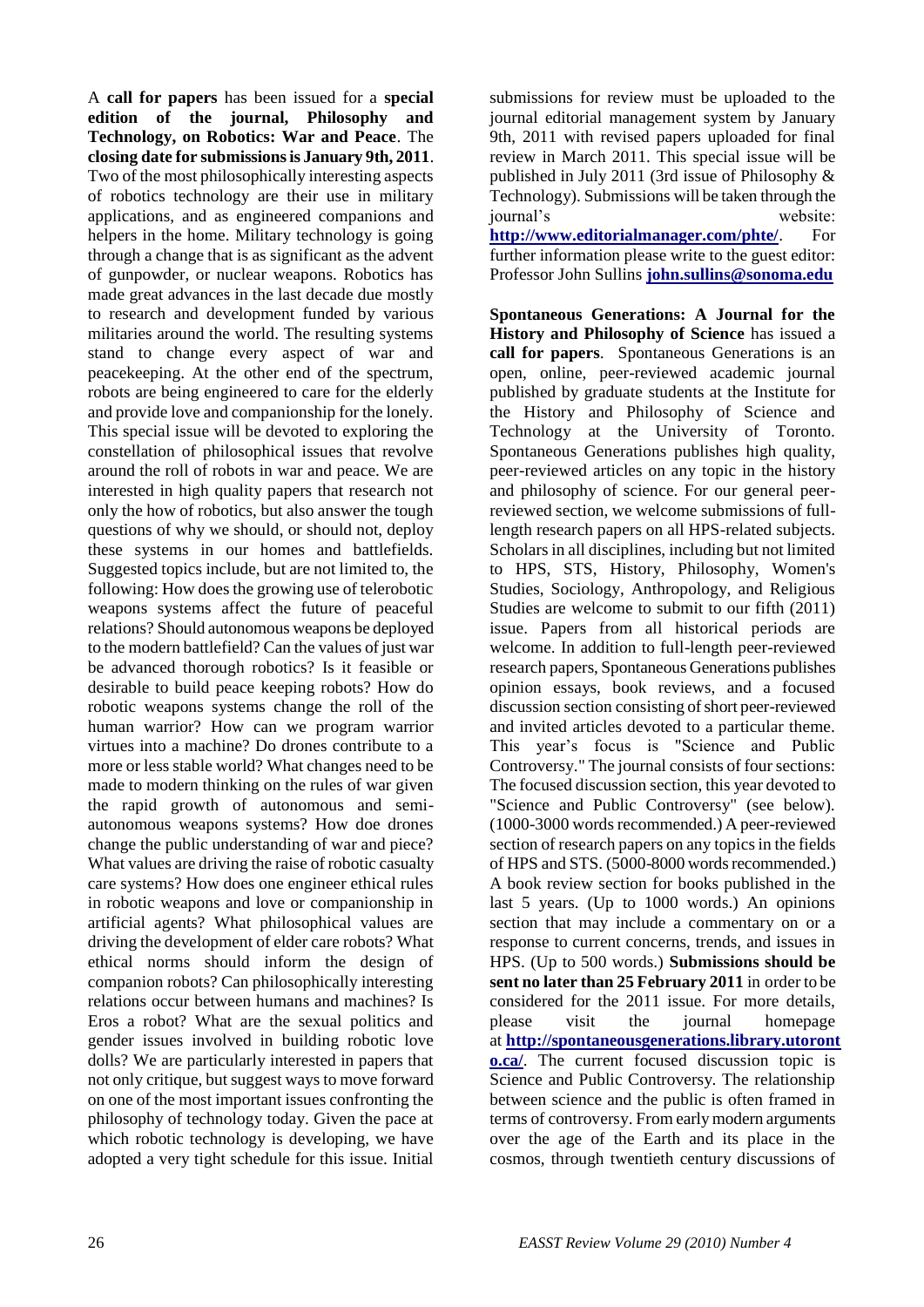the biological credibility of racial categories, to contemporary debates over the production of genetically modified foods and the anthropogenic nature of global climate change, science has served to both create and resolve controversy. Science, in turn, has been shaped by political and social controversies. The variegated interactions throughout history between science and the public raise a host of questions, particularly concerning the appropriate and inappropriate roles of science in public life. Historical episodes of scientists engaging in public controversies offer historians and philosophers of science an ideal starting point for investigating the complicated inter-relations between scientific research and public life.

In this issue of Spontaneous Generation

Some questions that may be addressed by papers submitted for the focused dis

- How has scientific change led to new discussions

What

-

roles have historians and philosophers of science played in public controversies involving science? What rol

How have different societies, at different times and in different pl

**Picturing Science** is an **exhibition at the Riverside Gallery, Old Town Hall, Richmond, UK** that **runs to 26 February 2011**. Disease, dissection, and Darwin become the subject for artists displaying at the Riverside Gallery, Richmond from 4th

December 2010. Orleans House Gallery presents Picturing Science, an open exhibition which examines the collision between two harmonious and contrasting fields of symbolic representation, Art and Science. Picturing Science continues the successful programme of open exhibitions from Orleans House Gallery, Twickenham. After receiving 650 works from over 130 artists and an intense selection process, the judging panel whittled the submissions down to just 26 works in various media. The criteria included a direct yet imaginative concept and technical virtuosity. The exhibition features experiments with ink, mould growth and microscopes that have produced visually stunning images. Julia Hembrow"s Temporal Flow 3, could be interpreted as a landscape or figurative work yet is in fact a representation of the effect of early morning drizzle which fluctuates between scientific observation and visual art. Detailed anatomical and botanical drawings and three dimensional works such as Susan Harrison"s ecorché inspired sculpture are also highlights. Other exhibiting artists, both local and international include Anais Tondeur, Chris Boland, Niki Simpson, Johanna Davidson, Amon Alt-Jafarbay, Jonathan Wright, Pery Burge, James Collett, Tracey Holland, Pauline Pratt, Annie Ridd, Izzy Wingham, Frédérique Swist, Stan A. Lenartowicz, Sally Hewett, Pascale Pollier, Hilary Arnold-Baker, Amy Louise Nettleton, Charlotte E. Padgham, Julie Light, Heather Jukes, Margaret R. Marks, Nick Pollen and Andy Dunn. In addition Artist in Residence Alex Baker will be producing a series of new drawings made using sound and ink. He will also be working with the local community on a workshop exploring the effects of sound vibrations using his technique of drawing as a start point. Curator Mark De Novellis stated: "Although science is seemingly the logical, rational, ordered antithesis of artistic creativity, artists and scientists still share a common drive to innovate, explore, dissect and reveal. They have a unified love and awe for the world around and within them. Exhibiting artists draw from a wide variety of scientific disciplines from botany, astronomy to astrophysics to create an accessible, compelling and though-provoking show that is not to be missed!" See also **[www.richmond.gov.uk/arts](http://www.richmond.gov.uk/arts)**